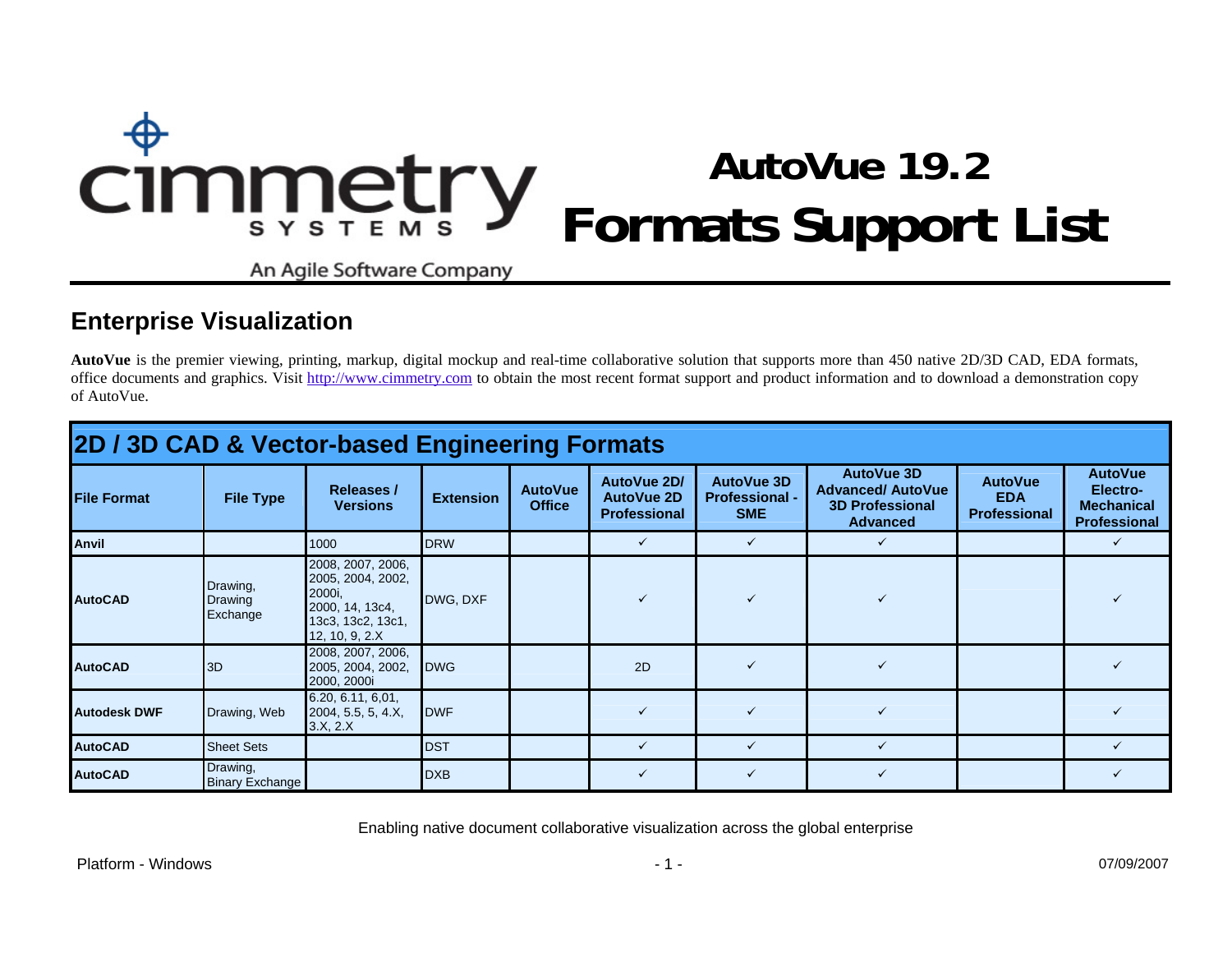| 2D / 3D CAD & Vector-based Engineering Formats                                      |                                                           |                                                                                 |                                               |                                 |                                                         |                                                          |                                                                                            |                                                     |                                                                        |  |  |  |
|-------------------------------------------------------------------------------------|-----------------------------------------------------------|---------------------------------------------------------------------------------|-----------------------------------------------|---------------------------------|---------------------------------------------------------|----------------------------------------------------------|--------------------------------------------------------------------------------------------|-----------------------------------------------------|------------------------------------------------------------------------|--|--|--|
| <b>File Format</b>                                                                  | <b>File Type</b>                                          | <b>Releases /</b><br><b>Versions</b>                                            | <b>Extension</b>                              | <b>AutoVue</b><br><b>Office</b> | AutoVue 2D/<br><b>AutoVue 2D</b><br><b>Professional</b> | <b>AutoVue 3D</b><br><b>Professional -</b><br><b>SME</b> | <b>AutoVue 3D</b><br><b>Advanced/ AutoVue</b><br><b>3D Professional</b><br><b>Advanced</b> | <b>AutoVue</b><br><b>EDA</b><br><b>Professional</b> | <b>AutoVue</b><br>Electro-<br><b>Mechanical</b><br><b>Professional</b> |  |  |  |
| <b>AutoCAD</b>                                                                      | Slide,<br><b>Slide Library</b>                            |                                                                                 | SLD, SLB                                      |                                 | $\checkmark$                                            | $\checkmark$                                             | $\checkmark$                                                                               |                                                     | $\checkmark$                                                           |  |  |  |
| <b>AutoCAD Mechanical</b><br>2D/ Autodesk<br><b>Mechanical Desktop</b><br>2D        | Drawing                                                   | 2007, 2006, 2005,<br>2004 DX, 2004,<br>6(2002), 5(2000i),<br>4(2000), 3, 2, 1.2 | <b>DWG</b>                                    |                                 | $\checkmark$                                            | $\checkmark$                                             | $\checkmark$                                                                               |                                                     | ✓                                                                      |  |  |  |
| <b>AutoCAD Mechanical</b><br><b>3D/ Autodesk</b><br><b>Mechanical Desktop</b><br>3D | Part, Assembly                                            | 2007, 2006, 2005,<br>2004 DX, 2004,<br>6(2002), 5(2000i),<br>4(2000)            | <b>DWG</b>                                    |                                 |                                                         | $\checkmark$                                             | $\checkmark$                                                                               |                                                     | ✓                                                                      |  |  |  |
| <b>Autodesk Inventor</b>                                                            | <b>Drawing</b>                                            | 2008, 11, 10, 9, 8,<br>7, 6, 5.3, 5, 4                                          | <b>IDW</b>                                    |                                 |                                                         | $\checkmark$                                             | $\checkmark$                                                                               |                                                     | ✓                                                                      |  |  |  |
| <b>Autodesk Inventor</b>                                                            | Part, Assembly                                            | 2008, 11, 10, 9, 8,<br>7, 6, 5.3, 5, 4, 3, 2,                                   | IPT, IDV, IAM,<br><b>IDE</b>                  |                                 |                                                         | $\checkmark$                                             | $\checkmark$                                                                               |                                                     | $\checkmark$                                                           |  |  |  |
| <b>Cadkey</b>                                                                       | <b>Part File</b>                                          | 19, 99, 98, 97, 7, 6,<br>5, 4.X, 3.X                                            | PRT                                           |                                 | $\checkmark$                                            | $\checkmark$                                             | $\checkmark$                                                                               |                                                     | $\checkmark$                                                           |  |  |  |
| <b>CALCOMP</b>                                                                      | PCI 906 / 907<br>Plot                                     |                                                                                 | PCI, PLT                                      |                                 | $\checkmark$                                            | $\checkmark$                                             | $\checkmark$                                                                               |                                                     | $\checkmark$                                                           |  |  |  |
| <b>CATIA 4</b>                                                                      | Model, Export,<br>Assembly,<br>Session,<br><b>Drawing</b> | 4R2.X, 4R1.X, 4.0                                                               | MODEL, EXP,<br>ASM,<br><b>SESSION</b>         |                                 |                                                         |                                                          | $\checkmark$                                                                               |                                                     | ✓                                                                      |  |  |  |
| <b>CATIA 5</b>                                                                      | Part, Product,<br><b>Drawing</b>                          | 5R7 to 5R17                                                                     | CGR,<br>CATPart.<br>CATProduct,<br>CATDrawing |                                 |                                                         |                                                          | $\checkmark$                                                                               |                                                     | ✓                                                                      |  |  |  |
| <b>CGM</b>                                                                          | Binary,<br>ASCII(ClearText)                               | 4, 3, 2, 1                                                                      | <b>CGM</b>                                    |                                 | $\checkmark$                                            | $\checkmark$                                             | $\checkmark$                                                                               |                                                     | $\checkmark$                                                           |  |  |  |
| <b>CGM - CALS</b><br>compliant                                                      |                                                           |                                                                                 | <b>CGM</b>                                    |                                 | $\checkmark$                                            | $\checkmark$                                             | $\checkmark$                                                                               |                                                     | $\checkmark$                                                           |  |  |  |
| <b>Generic CADD</b><br><b>Drawing</b>                                               |                                                           |                                                                                 | CMP, DWG,<br><b>GCD</b>                       |                                 | $\checkmark$                                            | $\checkmark$                                             | $\checkmark$                                                                               |                                                     | $\checkmark$                                                           |  |  |  |
| <b>Hitachi CADCORE</b>                                                              |                                                           | 5.0                                                                             | <b>DRW</b>                                    |                                 | $\checkmark$                                            | $\checkmark$                                             | $\checkmark$                                                                               |                                                     | $\checkmark$                                                           |  |  |  |
| <b>HPGL</b>                                                                         |                                                           |                                                                                 | HGL, HPG,<br>PLT, PRN                         |                                 | $\checkmark$                                            | $\checkmark$                                             | $\checkmark$                                                                               |                                                     | $\checkmark$                                                           |  |  |  |
| HPGL/2                                                                              |                                                           |                                                                                 | HGL, HPG,<br>PLT, PRN                         |                                 | $\checkmark$                                            | $\checkmark$                                             | $\checkmark$                                                                               |                                                     | $\checkmark$                                                           |  |  |  |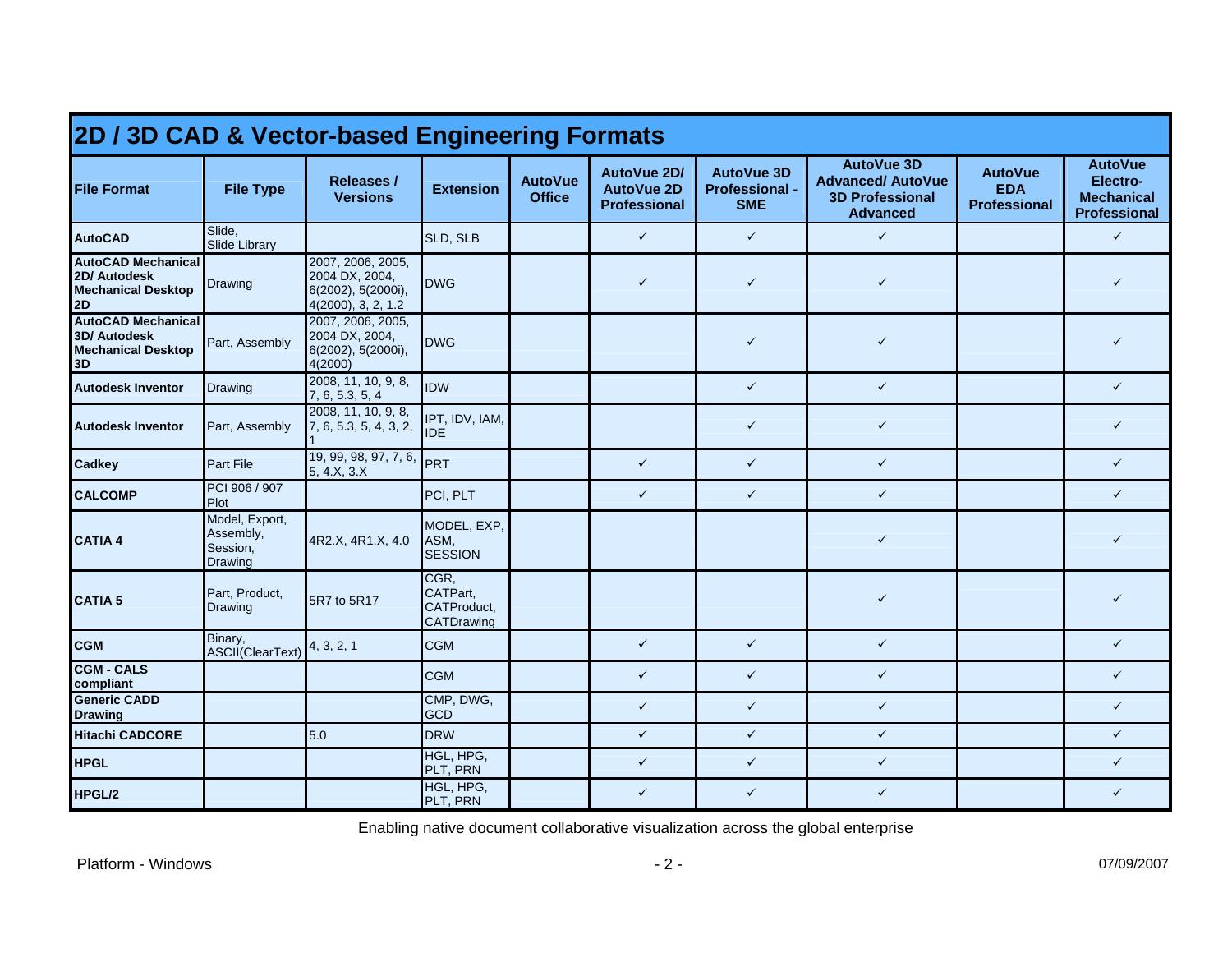| 2D / 3D CAD & Vector-based Engineering Formats |                  |                                                                                                |                          |                                 |                                                         |                                                          |                                                                                            |                                                     |                                                                        |  |  |  |  |
|------------------------------------------------|------------------|------------------------------------------------------------------------------------------------|--------------------------|---------------------------------|---------------------------------------------------------|----------------------------------------------------------|--------------------------------------------------------------------------------------------|-----------------------------------------------------|------------------------------------------------------------------------|--|--|--|--|
| <b>File Format</b>                             | <b>File Type</b> | Releases /<br><b>Versions</b>                                                                  | <b>Extension</b>         | <b>AutoVue</b><br><b>Office</b> | AutoVue 2D/<br><b>AutoVue 2D</b><br><b>Professional</b> | <b>AutoVue 3D</b><br><b>Professional -</b><br><b>SME</b> | <b>AutoVue 3D</b><br><b>Advanced/ AutoVue</b><br><b>3D Professional</b><br><b>Advanced</b> | <b>AutoVue</b><br><b>EDA</b><br><b>Professional</b> | <b>AutoVue</b><br>Electro-<br><b>Mechanical</b><br><b>Professional</b> |  |  |  |  |
| <b>HP RTL</b>                                  |                  |                                                                                                | HGL, HPG,<br>PLT, PRN    |                                 | $\checkmark$                                            | $\checkmark$                                             | $\checkmark$                                                                               |                                                     | $\checkmark$                                                           |  |  |  |  |
| <b>ESRI Shapefile</b>                          |                  |                                                                                                | CSHP, SHP,<br><b>SHX</b> |                                 | $\checkmark$                                            | $\checkmark$                                             | $\checkmark$                                                                               |                                                     | $\checkmark$                                                           |  |  |  |  |
| <b>IGES (2D, 3D)</b>                           |                  | 5.3, 5.2, 5.1                                                                                  | IGES, IGS                |                                 | 2D                                                      | 2D                                                       | $\checkmark$                                                                               |                                                     | $\checkmark$                                                           |  |  |  |  |
| ME10/OneSpace<br><b>Designer Drafting</b>      |                  | 2006 (14.00),<br>13.XX, 12.01,<br>11.65, 11.60,<br>11(2002), 2000+,<br>10, 9, 8, 7, 6          | MI, BI                   |                                 | $\checkmark$                                            | $\checkmark$                                             | $\checkmark$                                                                               |                                                     | ✓                                                                      |  |  |  |  |
| <b>MicroStation</b><br><b>Drawing</b>          | Drawing          | $8$ XM, $8.5, 8.1, 8, J$ ,<br>SE, 95, 5, 4                                                     | CEL, DGN                 |                                 | $\checkmark$                                            | $\checkmark$                                             | $\checkmark$                                                                               |                                                     | $\checkmark$                                                           |  |  |  |  |
| <b>MicroStation</b><br><b>Drawing</b>          | 3D               | 8 XM, 8.5, 8.1, 8, J, CEL, DGN<br>SE, 95, 5, 4                                                 |                          |                                 | 2D                                                      | 2D                                                       | $\checkmark$                                                                               |                                                     | $\checkmark$                                                           |  |  |  |  |
| <b>MicroStation</b><br><b>Modeler</b>          | <b>Drawing</b>   | 7.1, J, 7.0, PE, 95                                                                            | <b>DGN</b>               |                                 | $\checkmark$                                            | $\checkmark$                                             | $\checkmark$                                                                               |                                                     | $\checkmark$                                                           |  |  |  |  |
| <b>MicroStation</b><br><b>Modeler</b>          | 3D               | 7.1, J, 7.0                                                                                    | <b>DGN</b>               |                                 | 2D                                                      | 2D                                                       | $\checkmark$                                                                               |                                                     | $\checkmark$                                                           |  |  |  |  |
| <b>Parasolids</b>                              | Binary, Text     | 18, 17.1, 17, 16,<br>15.1, 15, 14.1, 14,<br>13.2, 13, 12.1, 12,<br>11.1, 11                    | $X_T, X_B$               |                                 |                                                         |                                                          | $\checkmark$                                                                               |                                                     | ✓                                                                      |  |  |  |  |
| PointCloud 3D                                  |                  |                                                                                                | PTS. ASC                 |                                 |                                                         |                                                          | $\checkmark$                                                                               |                                                     | $\checkmark$                                                           |  |  |  |  |
| <b>Pro/ENGINEER</b>                            | <b>Drawing</b>   | WildFire 3.0,<br>WildFire 2.0,<br>WildFire, 2001,<br>$2000i^2$ , 2000i, 20,<br>19, 18          | DRW, FRM                 |                                 |                                                         |                                                          | $\checkmark$                                                                               |                                                     |                                                                        |  |  |  |  |
| <b>Pro/ENGINEER</b>                            | Part, Assembly   | WildFire 3.0.<br>WildFire 2.0,<br>WildFire, 2001,<br>2000i <sup>2</sup> , 2000i, 20,<br>19, 18 | PRT, ASM                 |                                 |                                                         |                                                          | $\checkmark$                                                                               |                                                     |                                                                        |  |  |  |  |
| <b>SmartSketch</b>                             | Drawing          | 5, 4                                                                                           | <b>IGR</b>               |                                 | $\checkmark$                                            | $\checkmark$                                             | $\checkmark$                                                                               |                                                     | ✓                                                                      |  |  |  |  |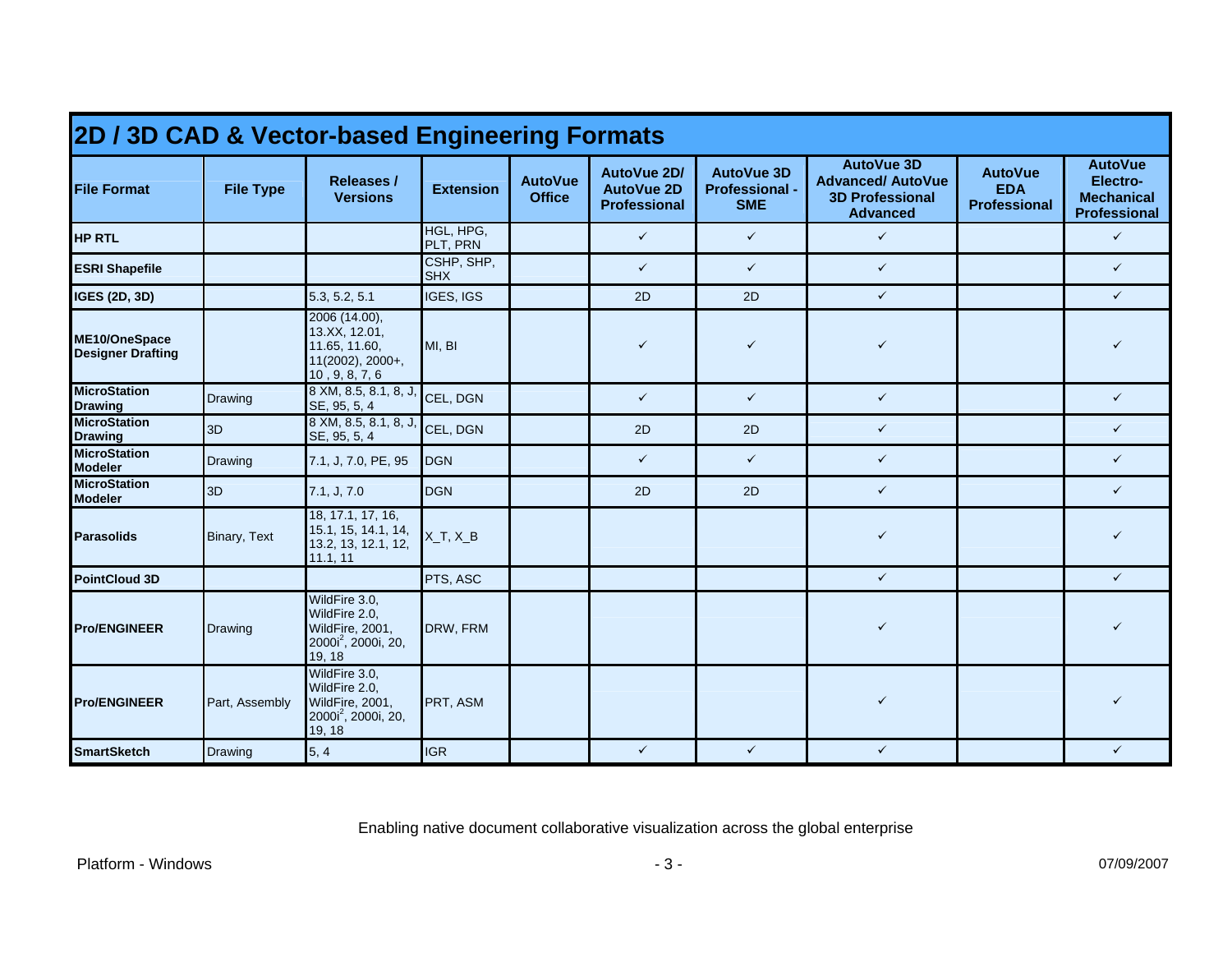| 2D / 3D CAD & Vector-based Engineering Formats                 |                                |                                                                                     |                               |                                 |                                                         |                                                   |                                                                                            |                                                     |                                                                        |  |  |  |
|----------------------------------------------------------------|--------------------------------|-------------------------------------------------------------------------------------|-------------------------------|---------------------------------|---------------------------------------------------------|---------------------------------------------------|--------------------------------------------------------------------------------------------|-----------------------------------------------------|------------------------------------------------------------------------|--|--|--|
| <b>File Format</b>                                             | <b>File Type</b>               | <b>Releases /</b><br><b>Versions</b>                                                | <b>Extension</b>              | <b>AutoVue</b><br><b>Office</b> | AutoVue 2D/<br><b>AutoVue 2D</b><br><b>Professional</b> | <b>AutoVue 3D</b><br>Professional -<br><b>SME</b> | <b>AutoVue 3D</b><br><b>Advanced/ AutoVue</b><br><b>3D Professional</b><br><b>Advanced</b> | <b>AutoVue</b><br><b>EDA</b><br><b>Professional</b> | <b>AutoVue</b><br>Electro-<br><b>Mechanical</b><br><b>Professional</b> |  |  |  |
| SolidDesigner /<br><b>OneSpace Designer</b><br><b>Modeling</b> | Part,<br><b>Part Container</b> | 2006 (14.00),<br>13.XX, 12.XX,<br>11.XX, 9, 8.5,<br>$2000+, 8, 7, 6$                | SDP, SDPC                     |                                 |                                                         |                                                   | $\checkmark$                                                                               |                                                     | ✓                                                                      |  |  |  |
| SolidDesigner /<br><b>OneSpace Designer</b><br><b>Modeling</b> | Assembly,<br>Container         | 2006 (14.00),<br>13.XX, 12.XX,<br>11.XX, 9, 8.5,<br>$2000+, 8, 7, 6$                | SDA, SDAC                     |                                 |                                                         |                                                   | ✓                                                                                          |                                                     | ✓                                                                      |  |  |  |
| SolidDesigner /<br><b>OneSpace Designer</b><br><b>Modeling</b> | Package, Bundle                | 2006 (14.00),<br>13.XX, 12.XX,<br>11.XX, 9, 8.5,<br>$2000+, 8, 7, 6$                | PKG, BDL                      |                                 |                                                         |                                                   | $\checkmark$                                                                               |                                                     | ✓                                                                      |  |  |  |
| <b>Solid Edge</b>                                              | <b>Draft</b>                   | 19, 18, 17, 16, 15,<br>14, 13, 12, 11, 10,<br>9, 8, 7, 6                            | <b>IDFT</b>                   |                                 | $\checkmark$                                            | $\checkmark$                                      | $\checkmark$                                                                               |                                                     | ✓                                                                      |  |  |  |
| <b>Solid Edge</b>                                              | Part, Assembly                 | 19, 18, 17, 16, 15,<br>14, 13, 12, 11, 10,<br>9, 8, 7, 6                            | PAR, ASM                      |                                 |                                                         | $\checkmark$                                      | $\checkmark$                                                                               |                                                     | ✓                                                                      |  |  |  |
| <b>SolidWorks</b>                                              | Drawing                        | 2007, 2006, 2005,<br>2004, 2003, 2001+,<br>2001, 2000, 99, 98,<br>97                | <b>SLDDRW</b>                 |                                 | $\checkmark$                                            | $\checkmark$                                      | $\checkmark$                                                                               |                                                     | ✓                                                                      |  |  |  |
| <b>SolidWorks</b>                                              | Part, Assembly                 | 2007, 2006, 2005,<br>2004, 2003, 2001+, SLDPRT,<br>2001, 2000, 99, 98, SLDASM<br>97 |                               |                                 |                                                         | $\checkmark$                                      | ✓                                                                                          |                                                     | ✓                                                                      |  |  |  |
| <b>SPATIAL ACIS</b>                                            | <b>Binary, Text</b>            | 7, 6, 5, 4, 3, 2.1, 2,<br>1.7, 1.6, 1.5, 1.4                                        | SAB, SAT                      |                                 |                                                         |                                                   | $\checkmark$                                                                               |                                                     | $\checkmark$                                                           |  |  |  |
| STEP AP 203                                                    |                                |                                                                                     | STP, STEP,<br><b>STE, P21</b> |                                 |                                                         |                                                   | $\checkmark$                                                                               |                                                     | $\checkmark$                                                           |  |  |  |
| STEP AP 214                                                    |                                |                                                                                     | STP, STEP,<br><b>STE, P21</b> |                                 |                                                         |                                                   | $\checkmark$                                                                               |                                                     | $\checkmark$                                                           |  |  |  |
| <b>STEP KOSDIC</b>                                             |                                |                                                                                     | STP, STEP,<br><b>STE, P21</b> |                                 |                                                         |                                                   | $\checkmark$                                                                               |                                                     | $\checkmark$                                                           |  |  |  |
| <b>STL</b>                                                     | Binary, Text                   |                                                                                     | <b>STL</b>                    |                                 |                                                         |                                                   | $\checkmark$                                                                               |                                                     | $\checkmark$                                                           |  |  |  |
| <b>Unigraphics</b>                                             | <b>Draft</b>                   | NX4, NX3, NX2,<br>NX1, 18, 17, 16                                                   | PRT                           |                                 |                                                         |                                                   | $\checkmark$                                                                               |                                                     | $\checkmark$                                                           |  |  |  |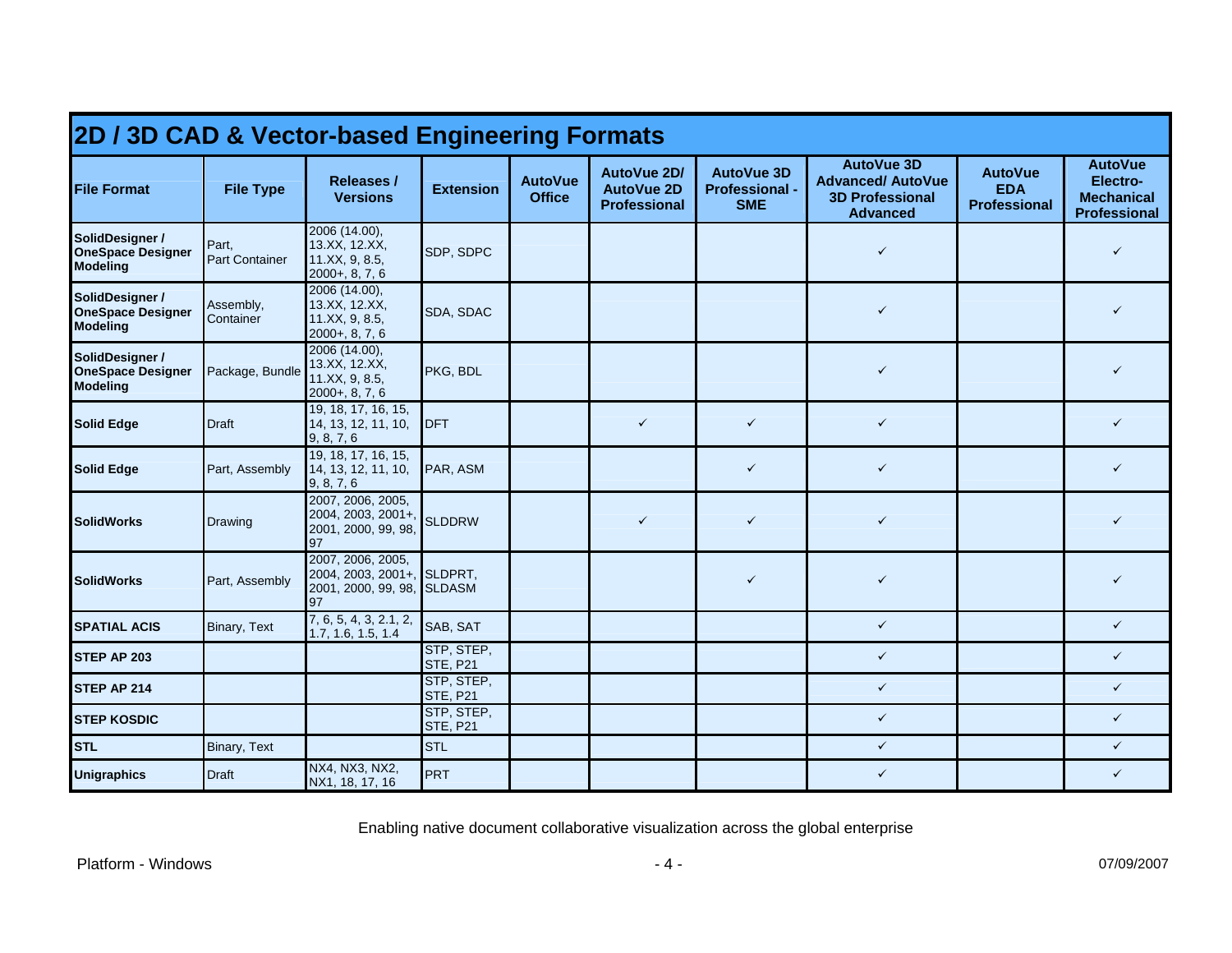|                    | 2D / 3D CAD & Vector-based Engineering Formats |                                                  |                  |                                 |                                                         |                                                   |                                                                                            |                                                     |                                                                        |  |  |  |  |
|--------------------|------------------------------------------------|--------------------------------------------------|------------------|---------------------------------|---------------------------------------------------------|---------------------------------------------------|--------------------------------------------------------------------------------------------|-----------------------------------------------------|------------------------------------------------------------------------|--|--|--|--|
| <b>File Format</b> | <b>File Type</b>                               | <b>Releases /</b><br><b>Versions</b>             | <b>Extension</b> | <b>AutoVue</b><br><b>Office</b> | AutoVue 2D/<br><b>AutoVue 2D</b><br><b>Professional</b> | AutoVue 3D<br><b>Professional -</b><br><b>SME</b> | <b>AutoVue 3D</b><br><b>Advanced/ AutoVue</b><br><b>3D Professional</b><br><b>Advanced</b> | <b>AutoVue</b><br><b>EDA</b><br><b>Professional</b> | <b>AutoVue</b><br>Electro-<br><b>Mechanical</b><br><b>Professional</b> |  |  |  |  |
| <b>Unigraphics</b> | Part, Assembly                                 | NX4, NX3, NX2,<br>NX1, 18, 17, 16,<br>15, 14, 13 | <b>IPRT</b>      |                                 |                                                         |                                                   |                                                                                            |                                                     |                                                                        |  |  |  |  |
| <b>VDA-FS</b>      |                                                |                                                  | <b>VDA</b>       |                                 |                                                         |                                                   |                                                                                            |                                                     |                                                                        |  |  |  |  |

| <b>Raster-based Engineering Formats</b> |                                      |                                      |                                      |                                 |                                                         |                                                          |                                                                                            |                                                     |                                                                        |  |  |  |  |
|-----------------------------------------|--------------------------------------|--------------------------------------|--------------------------------------|---------------------------------|---------------------------------------------------------|----------------------------------------------------------|--------------------------------------------------------------------------------------------|-----------------------------------------------------|------------------------------------------------------------------------|--|--|--|--|
| <b>File Format</b>                      | <b>File Type</b>                     | <b>Releases /</b><br><b>Versions</b> | <b>Extension</b>                     | <b>AutoVue</b><br><b>Office</b> | AutoVue 2D/<br><b>AutoVue 2D</b><br><b>Professional</b> | <b>AutoVue 3D</b><br><b>Professional -</b><br><b>SME</b> | <b>AutoVue 3D</b><br><b>Advanced/ AutoVue</b><br><b>3D Professional</b><br><b>Advanced</b> | <b>AutoVue</b><br><b>EDA</b><br><b>Professional</b> | <b>AutoVue</b><br>Electro-<br><b>Mechanical</b><br><b>Professional</b> |  |  |  |  |
| <b>CALS Group IV</b>                    | Type I, Type II<br>(Tiled, Stripped) |                                      | CAL, CG4,<br>MIL, ODA,<br><b>MLR</b> |                                 | $\checkmark$                                            | $\checkmark$                                             | ✓                                                                                          |                                                     |                                                                        |  |  |  |  |
| <b>EDMICS</b>                           |                                      |                                      |                                      |                                 | ✓                                                       | $\checkmark$                                             | $\checkmark$                                                                               |                                                     |                                                                        |  |  |  |  |
| <b>GTX</b>                              |                                      |                                      | <b>DTX</b>                           |                                 | ✓                                                       | $\checkmark$                                             |                                                                                            |                                                     |                                                                        |  |  |  |  |
| <b>Hitachi</b>                          |                                      |                                      | <b>HRF</b>                           |                                 | ✓                                                       | $\checkmark$                                             |                                                                                            |                                                     |                                                                        |  |  |  |  |
| <b>Image Center</b>                     |                                      |                                      | GP4                                  |                                 | ✓                                                       | $\checkmark$                                             |                                                                                            |                                                     |                                                                        |  |  |  |  |
| Intergraph COT                          |                                      |                                      | CIT, COT,<br>RGB, RLE,<br>TG4        |                                 | $\checkmark$                                            | $\checkmark$                                             | ✓                                                                                          |                                                     |                                                                        |  |  |  |  |
| <b>JEDMICS</b>                          |                                      |                                      | C <sub>4</sub>                       |                                 | $\checkmark$                                            | $\checkmark$                                             | ✓                                                                                          |                                                     |                                                                        |  |  |  |  |
| <b>RLC File</b>                         |                                      |                                      | <b>RLC</b>                           |                                 | $\checkmark$                                            | $\checkmark$                                             |                                                                                            |                                                     |                                                                        |  |  |  |  |
| <b>TIFF</b>                             |                                      |                                      | TIF, TIFF                            | Desktop<br>size*                | ✓                                                       | $\checkmark$                                             |                                                                                            | Desktop size*                                       |                                                                        |  |  |  |  |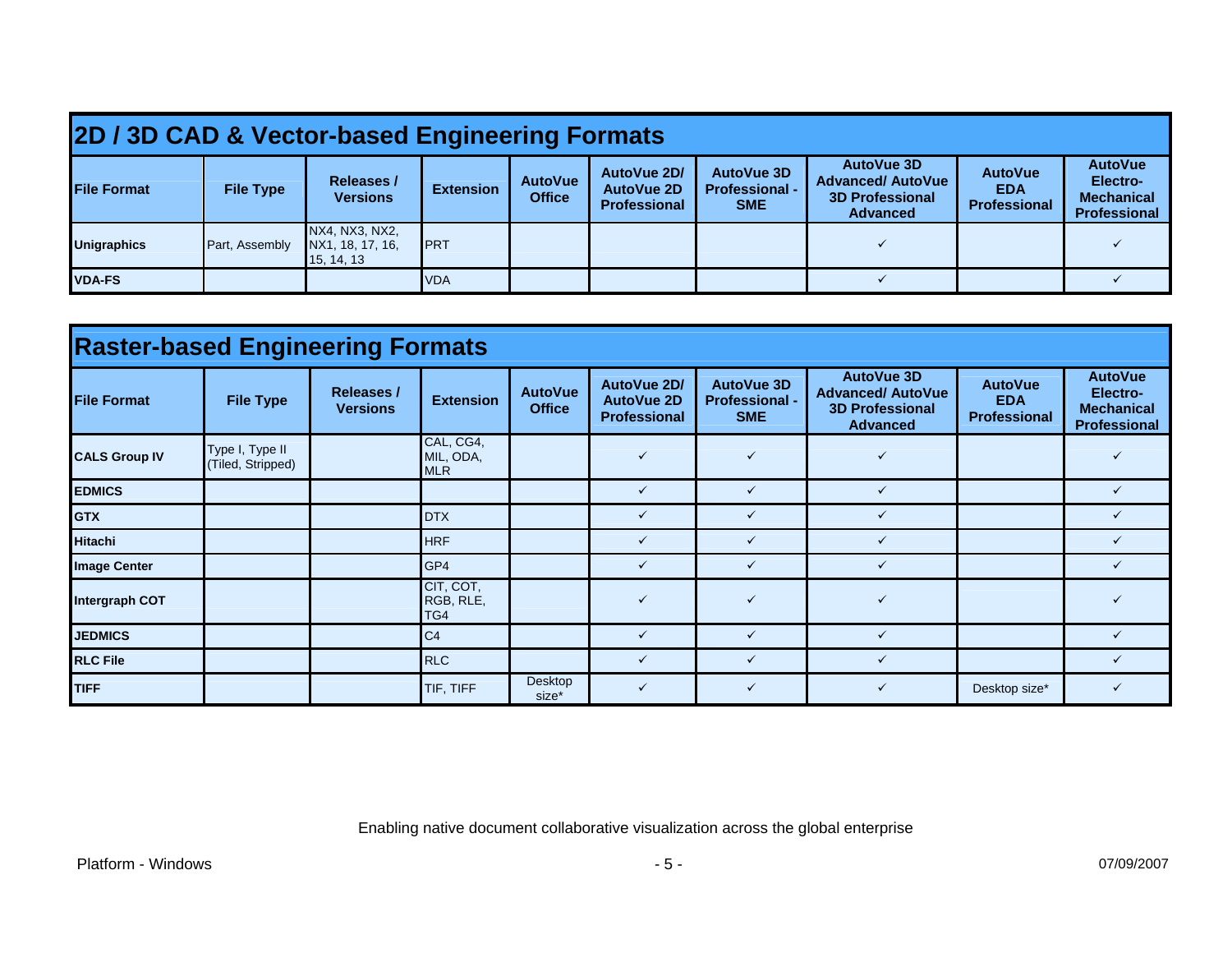| <b>Electronic Design Formats</b>                                                    |                                      |                                      |                                                             |                                 |                                                                |                                                          |                                                                                            |                                                     |                                                                        |  |  |  |
|-------------------------------------------------------------------------------------|--------------------------------------|--------------------------------------|-------------------------------------------------------------|---------------------------------|----------------------------------------------------------------|----------------------------------------------------------|--------------------------------------------------------------------------------------------|-----------------------------------------------------|------------------------------------------------------------------------|--|--|--|
| <b>File Format</b>                                                                  | <b>File Type</b>                     | <b>Releases /</b><br><b>Versions</b> | <b>Extension</b>                                            | <b>AutoVue</b><br><b>Office</b> | <b>AutoVue 2D/</b><br><b>AutoVue 2D</b><br><b>Professional</b> | <b>AutoVue 3D</b><br><b>Professional -</b><br><b>SME</b> | <b>AutoVue 3D</b><br><b>Advanced/ AutoVue</b><br><b>3D Professional</b><br><b>Advanced</b> | <b>AutoVue</b><br><b>EDA</b><br><b>Professional</b> | <b>AutoVue</b><br>Electro-<br><b>Mechanical</b><br><b>Professional</b> |  |  |  |
| <b>Altium Designer</b>                                                              | PCB, 3D                              | 6.0 to 6.5                           | PCBDOC,<br>PRJPCB.<br>PRJFPG.<br><b>PRJCOR</b>              |                                 |                                                                |                                                          |                                                                                            | $\checkmark$                                        | $\checkmark$                                                           |  |  |  |
| <b>Altium Designer</b>                                                              | <b>Schematics</b>                    | 6.0 to 6.5                           | SCHDOC,<br>PRJPCB.<br>PRJFPG,<br><b>PRJCOR</b>              |                                 |                                                                |                                                          |                                                                                            | $\checkmark$                                        | $\checkmark$                                                           |  |  |  |
| <b>Altium Protel</b>                                                                | PCB (Binary,<br>ASCII), 3D           | 2004, DXP, 99SE,<br>99, 98           | PCB, DDB,<br>PCBDOC,<br>PRJPCB,<br>PRJFPG.<br><b>PRJCOR</b> |                                 |                                                                |                                                          |                                                                                            | $\checkmark$                                        | $\checkmark$                                                           |  |  |  |
| <b>Altium Protel</b>                                                                | <b>Schematics</b><br>(Binary, ASCII) | 2004, DXP, 99SE,<br>99, 98           | SCH, DDB,<br>SCHDOC.<br>PRJPCB,<br>PRJFPG.<br><b>PRJCOR</b> |                                 |                                                                |                                                          |                                                                                            | $\checkmark$                                        | $\checkmark$                                                           |  |  |  |
| <b>Barco DPF</b>                                                                    | <b>Artwork</b>                       | 5.0                                  | DPF, DPL                                                    |                                 |                                                                |                                                          |                                                                                            | $\checkmark$                                        | $\checkmark$                                                           |  |  |  |
| <b>Cadence Allegro</b><br><b>Layouts / Drawings /</b><br><b>Symbols / Padstacks</b> | PCB, 3D                              | 15.0 to 15.7, 14.x,<br>13.x          | BRD, DRA,<br>MCM, SSM,<br>PSM, BSM,<br>OSM, FSM,<br>PAD     |                                 |                                                                |                                                          |                                                                                            | $\checkmark$                                        | $\checkmark$                                                           |  |  |  |
| <b>Cadence Allegro</b><br><b>Extract</b>                                            | <b>PCB</b>                           |                                      | AEW, TXT,<br>TAR, GZ, ZIP                                   |                                 |                                                                |                                                          |                                                                                            | $\checkmark$                                        | $\checkmark$                                                           |  |  |  |
| <b>Cadence Allegro IPF</b>                                                          | <b>Artwork</b>                       |                                      | PLT                                                         |                                 |                                                                |                                                          |                                                                                            | $\checkmark$                                        | $\checkmark$                                                           |  |  |  |
| <b>Cadence Design</b><br><b>Entry HDL</b>                                           | <b>Schematics</b>                    | 15.x, 14.x                           | CPM, TAR,<br>GZ, TGZ, ZIP                                   |                                 |                                                                |                                                          |                                                                                            | $\checkmark$                                        | $\checkmark$                                                           |  |  |  |
| <b>Cadence Specctra</b>                                                             | PCB, 3D                              | 15.x, 14.x                           | <b>DSN, CCT</b>                                             |                                 |                                                                |                                                          |                                                                                            | $\checkmark$                                        | $\checkmark$                                                           |  |  |  |
| <b>Caltech Interchange</b><br><b>Format CIF</b>                                     | Artwork                              | 2.0                                  | <b>CIF</b>                                                  |                                 |                                                                |                                                          |                                                                                            | $\checkmark$                                        | $\checkmark$                                                           |  |  |  |
| <b>EDIF</b>                                                                         | <b>Schematics</b>                    | 4, 3, 2                              | EDF, EDIF,<br><b>EDN</b>                                    |                                 |                                                                |                                                          |                                                                                            | $\checkmark$                                        | $\checkmark$                                                           |  |  |  |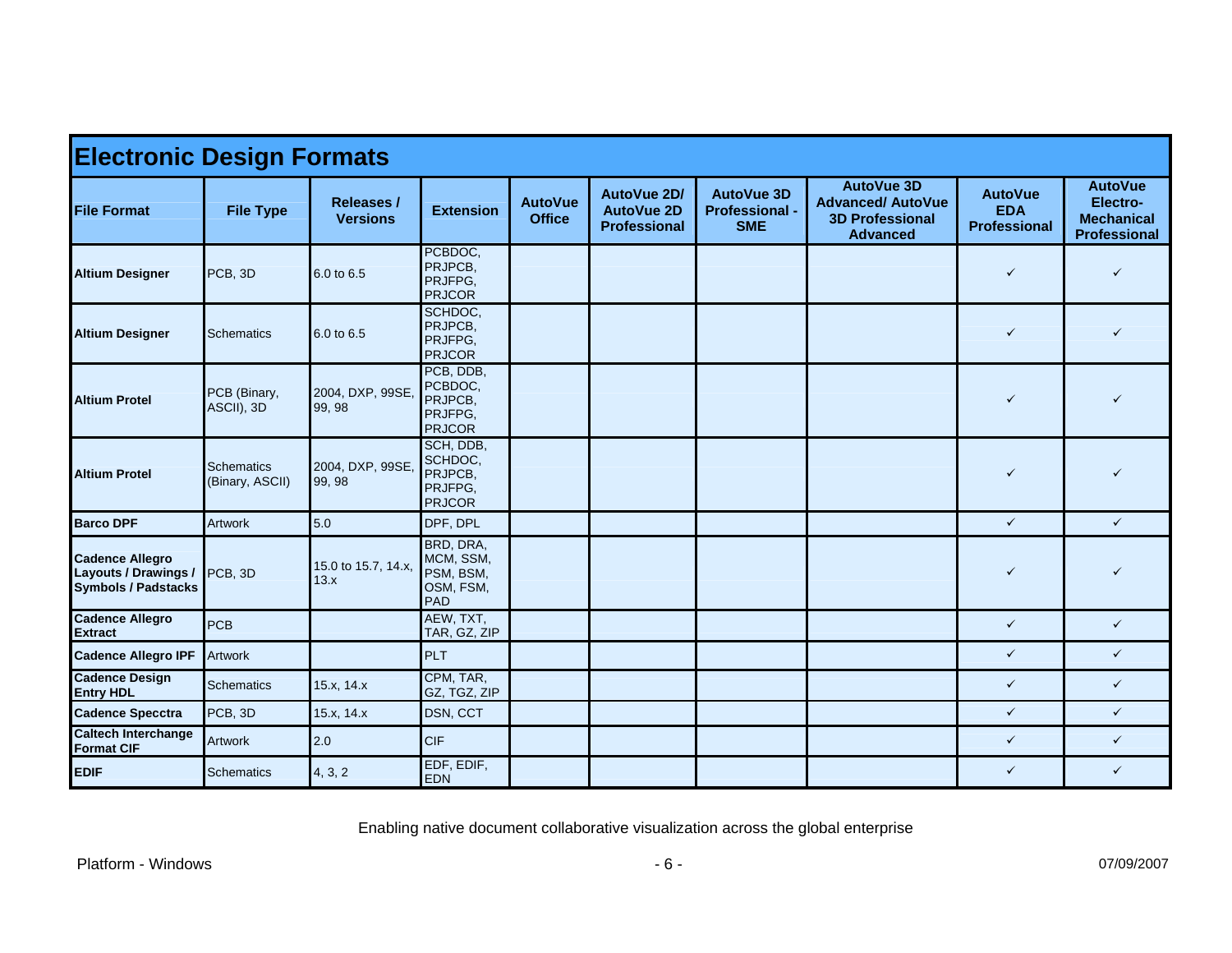| <b>Electronic Design Formats</b>                  |                        |                                                                                                                 |                                         |                                 |                                                         |                                                          |                                                                                            |                                                     |                                                                 |  |  |
|---------------------------------------------------|------------------------|-----------------------------------------------------------------------------------------------------------------|-----------------------------------------|---------------------------------|---------------------------------------------------------|----------------------------------------------------------|--------------------------------------------------------------------------------------------|-----------------------------------------------------|-----------------------------------------------------------------|--|--|
| <b>File Format</b>                                | <b>File Type</b>       | <b>Releases /</b><br><b>Versions</b>                                                                            | <b>Extension</b>                        | <b>AutoVue</b><br><b>Office</b> | AutoVue 2D/<br><b>AutoVue 2D</b><br><b>Professional</b> | <b>AutoVue 3D</b><br><b>Professional -</b><br><b>SME</b> | <b>AutoVue 3D</b><br><b>Advanced/ AutoVue</b><br><b>3D Professional</b><br><b>Advanced</b> | <b>AutoVue</b><br><b>EDA</b><br><b>Professional</b> | <b>AutoVue</b><br>Electro-<br><b>Mechanical</b><br>Professional |  |  |
| <b>GDS II</b>                                     | Artwork (Binary)       | $\overline{2}$                                                                                                  | GDS, GDS2,<br>CAL, STRM                 |                                 |                                                         |                                                          |                                                                                            | $\checkmark$                                        | $\checkmark$                                                    |  |  |
| <b>GenCam</b>                                     | PCB, Schematics        | 1.5                                                                                                             | <b>GCM</b>                              |                                 |                                                         |                                                          |                                                                                            | $\checkmark$                                        | $\checkmark$                                                    |  |  |
| <b>Gerber Format</b>                              | <b>Artwork</b>         | RS274-D, RS274- GBL,<br>X                                                                                       | GBR.<br>PHO                             |                                 |                                                         |                                                          |                                                                                            | $\checkmark$                                        | $\checkmark$                                                    |  |  |
| <b>IDF</b>                                        | PCB, 3D                | 3.0, 2.0                                                                                                        | EMN,<br>EMP,<br>BRD, LIB                |                                 |                                                         |                                                          |                                                                                            | $\checkmark$                                        | $\checkmark$                                                    |  |  |
| <b>IFF</b>                                        | <b>Schematics</b>      | 3.0                                                                                                             | <b>IFF</b>                              |                                 |                                                         |                                                          |                                                                                            | $\checkmark$                                        | $\checkmark$                                                    |  |  |
| <b>Mentor Board</b><br><b>Station</b>             | PCB, 3D                | 8.0 to 8.10                                                                                                     | TAR,<br>ATTR,<br>GZ, TGZ, ZIP           |                                 |                                                         |                                                          |                                                                                            | $\checkmark$                                        | $\checkmark$                                                    |  |  |
| <b>Mentor Design</b><br><b>Architect</b>          | <b>Schematics</b>      | 8.0 to 8.10                                                                                                     | ATTR,<br>TAR,<br>GZ, TGZ, ZIP           |                                 |                                                         |                                                          |                                                                                            | $\checkmark$                                        | $\checkmark$                                                    |  |  |
| <b>Mentor DxDesigner</b>                          | <b>Schematics</b>      | 2005, 2004, 2002                                                                                                | DPROJ, TAR,<br>GZ, TGZ, ZIP             |                                 |                                                         |                                                          |                                                                                            | $\checkmark$                                        | $\checkmark$                                                    |  |  |
| <b>Mentor Expedition</b><br><b>PCB</b>            | PCB, 3D                | 2005,<br>2004.x,<br>2002                                                                                        | PRJ,<br>PCB,<br>TAR.<br>GZ,<br>TGZ, ZIP |                                 |                                                         |                                                          |                                                                                            | $\checkmark$                                        | $\checkmark$                                                    |  |  |
| <b>Mentor Expedition</b><br><b>Design Capture</b> | <b>Schematics</b>      | 2004.x,<br>2005,<br>2002                                                                                        | PRJ,<br>SBK.<br>TAR,<br>GZ,<br>TGZ, ZIP |                                 |                                                         |                                                          |                                                                                            | $\checkmark$                                        | $\checkmark$                                                    |  |  |
| <b>Mentor Neutral</b>                             | <b>PCB</b>             |                                                                                                                 | <b>NEU</b>                              |                                 |                                                         |                                                          |                                                                                            | $\checkmark$                                        | $\checkmark$                                                    |  |  |
| <b>Mentor PADS Layout</b>                         | <b>PCB</b><br>3D       | 2005 Spac2<br>(Binary, ASCII),<br>2005 (Binary,<br>ASCII),<br>5.0 (Binary,<br>ASCII), 4.0(ASCII)                | ASC, PCB                                |                                 |                                                         |                                                          |                                                                                            | ✓                                                   |                                                                 |  |  |
| <b>Mentor PADS Logic</b>                          | <b>SCH</b>             | 2005 Spac2<br>(Binary, ASCII),<br>2005 (Binary,<br>ASCII),<br>5.1(ASCII),<br>5.0 (Binary,<br>ASCII), 4.0(ASCII) | SCH, TXT                                |                                 |                                                         |                                                          |                                                                                            | $\checkmark$                                        |                                                                 |  |  |
| <b>NC-Drill</b>                                   | Sieb Meyer<br>Excellon |                                                                                                                 | DRL, NCD                                |                                 |                                                         |                                                          |                                                                                            | $\checkmark$                                        | $\checkmark$                                                    |  |  |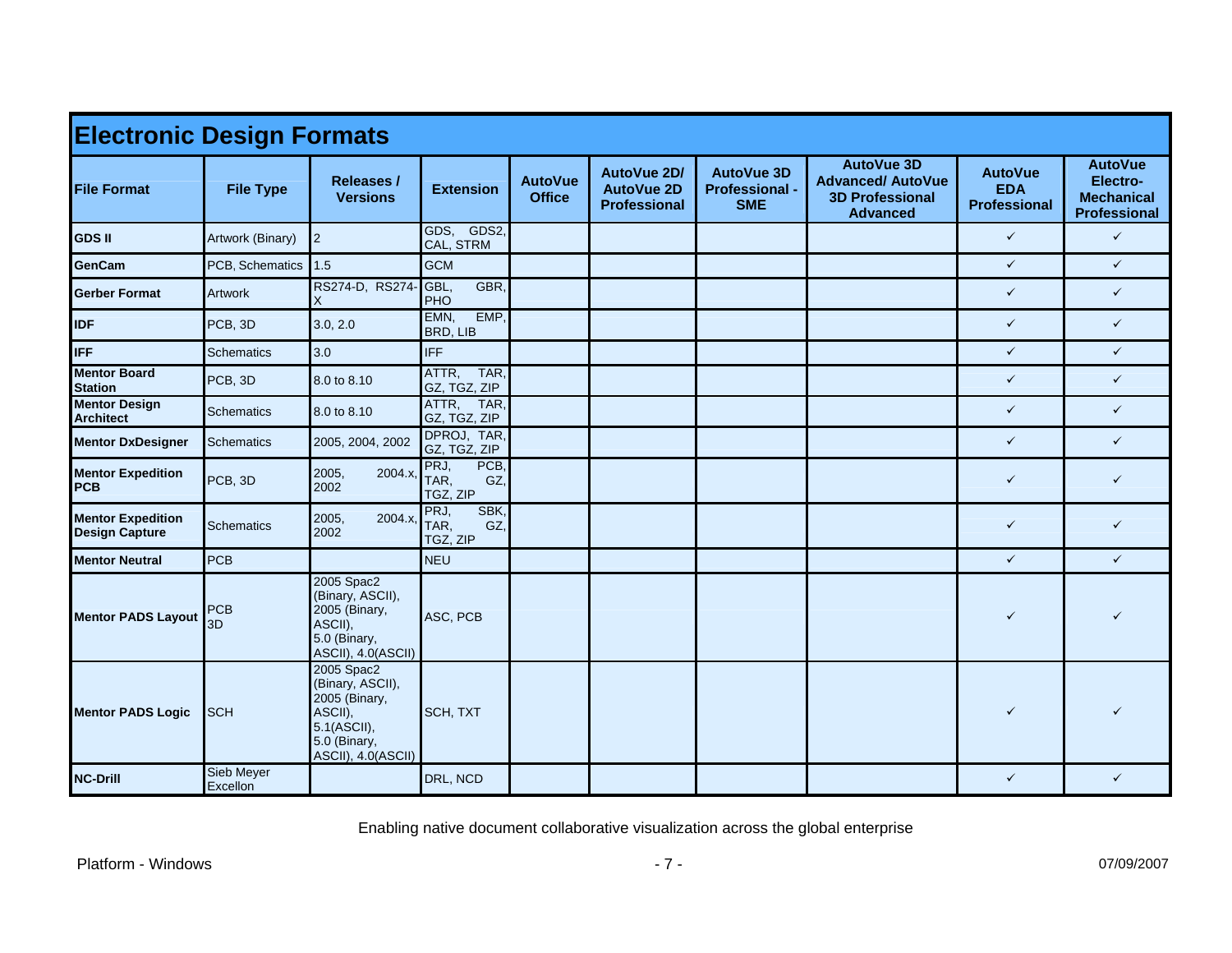| <b>Electronic Design Formats</b>         |                                  |                                      |                         |                                 |                                                         |                                                          |                                                                                            |                                                     |                                                                        |  |  |  |
|------------------------------------------|----------------------------------|--------------------------------------|-------------------------|---------------------------------|---------------------------------------------------------|----------------------------------------------------------|--------------------------------------------------------------------------------------------|-----------------------------------------------------|------------------------------------------------------------------------|--|--|--|
| <b>File Format</b>                       | <b>File Type</b>                 | <b>Releases /</b><br><b>Versions</b> | <b>Extension</b>        | <b>AutoVue</b><br><b>Office</b> | AutoVue 2D/<br><b>AutoVue 2D</b><br><b>Professional</b> | <b>AutoVue 3D</b><br><b>Professional -</b><br><b>SME</b> | <b>AutoVue 3D</b><br><b>Advanced/ AutoVue</b><br><b>3D Professional</b><br><b>Advanced</b> | <b>AutoVue</b><br><b>EDA</b><br><b>Professional</b> | <b>AutoVue</b><br>Electro-<br><b>Mechanical</b><br><b>Professional</b> |  |  |  |
| $ODB++$                                  | PCB, 3D                          | 6.5, 5.3, 4.3                        | GZ.<br>TAR,<br>TGZ, ZIP |                                 |                                                         |                                                          |                                                                                            | $\checkmark$                                        | ✓                                                                      |  |  |  |
| $ODE++(X)$                               | PCB, XML                         | 1.x                                  | XML, ODB                |                                 |                                                         |                                                          |                                                                                            | $\checkmark$                                        | ✓                                                                      |  |  |  |
| <b>OrCAD Capture</b><br>Design/Library   | <b>Schematics</b>                | 15.7, 10.x, 9.x, 7.2, DSN,<br>7.0    | DBK,<br><b>OLB</b>      |                                 |                                                         |                                                          |                                                                                            | $\checkmark$                                        | ✓                                                                      |  |  |  |
| <b>OrCAD Layout</b>                      | PCB (Binary,<br>ASCII),<br>3D    | 15.7,10.x, 9.x, 7.2, MIN, MAX<br>7.0 |                         |                                 |                                                         |                                                          |                                                                                            | $\checkmark$                                        |                                                                        |  |  |  |
| <b>PCAD Schematic</b>                    | <b>SCH</b><br>(Binary,<br>ASCII) | 2004, 2002, 2001,<br>2000            | <b>SCH</b>              |                                 |                                                         |                                                          |                                                                                            | $\checkmark$                                        | ✓                                                                      |  |  |  |
| <b>PCAD Layout</b>                       | <b>PCB</b><br>(Binary,<br>ASCII) | 2004, 2002, 2001<br>2000             | <b>PCB</b>              |                                 |                                                         |                                                          |                                                                                            | $\checkmark$                                        | $\checkmark$                                                           |  |  |  |
| <b>PDIF</b>                              | <b>PCB</b>                       | 8.5, 7.0                             | PDF, PDIF               |                                 |                                                         |                                                          |                                                                                            | $\checkmark$                                        | ✓                                                                      |  |  |  |
| <b>PDIF</b>                              | Schematics                       | 8.5, 7.0                             | PDF, PDIF               |                                 |                                                         |                                                          |                                                                                            | $\checkmark$                                        | ✓                                                                      |  |  |  |
| <b>Zuken CADIF</b>                       | PCB, 3D                          | 3.0 to 8.0                           | <b>PAF</b>              |                                 |                                                         |                                                          |                                                                                            | $\checkmark$                                        | ✓                                                                      |  |  |  |
| <b>Zuken CADSTAR</b><br><b>Schematic</b> | <b>Schematics</b>                | 8.0, 7.0, 6.0, 5.0                   | <b>SCM</b>              |                                 |                                                         |                                                          |                                                                                            | $\checkmark$                                        | ✓                                                                      |  |  |  |
| <b>Zuken CADSTAR</b><br>Layout           | PCB, 3D                          | 8.0, 7.0, 6.0, 5.0                   | <b>PCB</b>              |                                 |                                                         |                                                          |                                                                                            | $\checkmark$                                        | ✓                                                                      |  |  |  |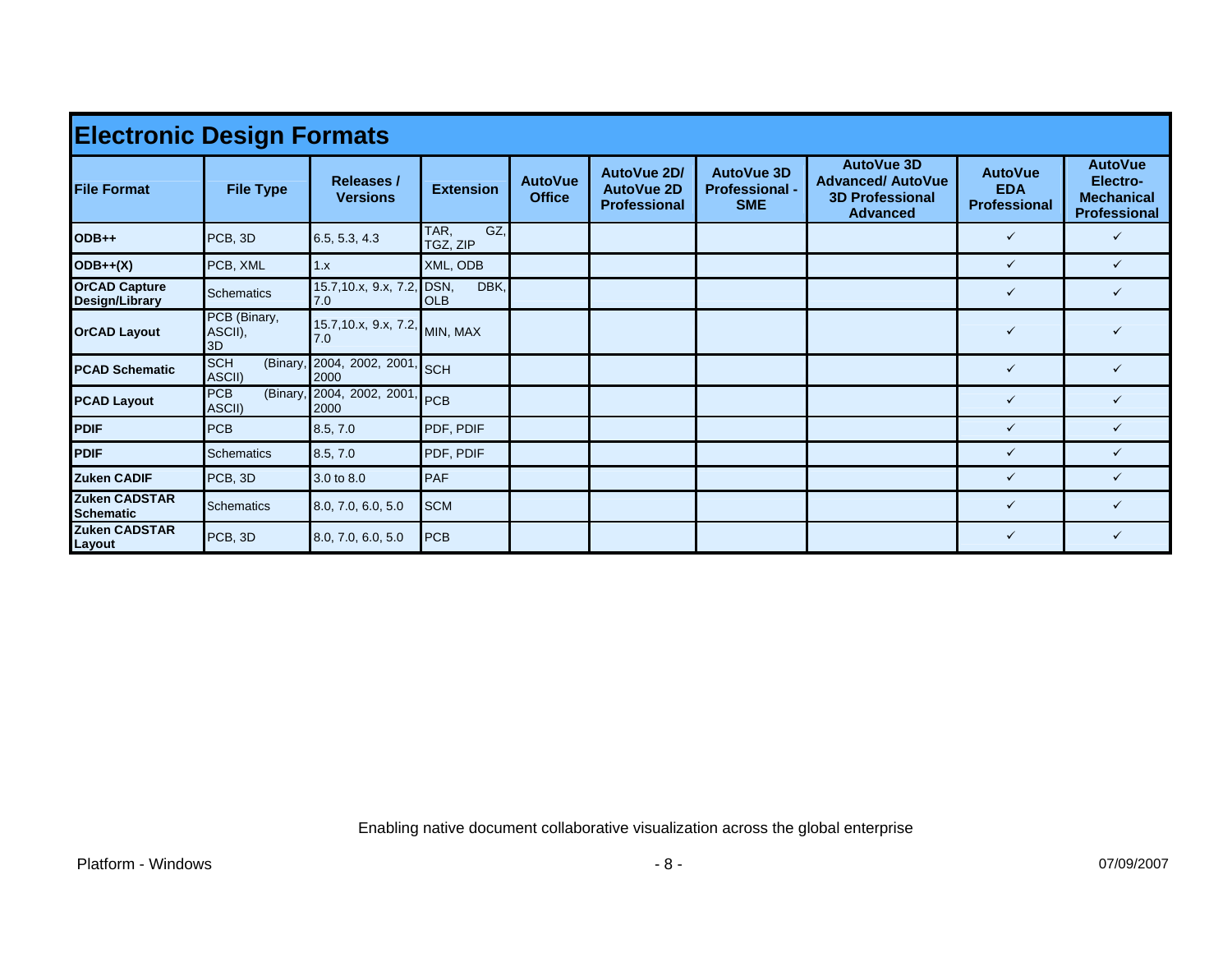| <b>Vector Graphics Formats</b>     |                                                                     |                          |                                 |                                                         |                                                          |                                                                                            |                                                     |                                                                 |  |  |  |  |  |
|------------------------------------|---------------------------------------------------------------------|--------------------------|---------------------------------|---------------------------------------------------------|----------------------------------------------------------|--------------------------------------------------------------------------------------------|-----------------------------------------------------|-----------------------------------------------------------------|--|--|--|--|--|
| <b>File Format</b>                 | <b>Releases / Versions</b>                                          | <b>Extension</b>         | <b>AutoVue</b><br><b>Office</b> | AutoVue 2D/<br><b>AutoVue 2D</b><br><b>Professional</b> | <b>AutoVue 3D</b><br><b>Professional -</b><br><b>SME</b> | <b>AutoVue 3D</b><br><b>Advanced/ AutoVue</b><br><b>3D Professional</b><br><b>Advanced</b> | <b>AutoVue</b><br><b>EDA</b><br><b>Professional</b> | <b>AutoVue</b><br>Electro-<br><b>Mechanical</b><br>Professional |  |  |  |  |  |
| <b>Acrobat PDF</b>                 | $8.0$ (1.7), 7.0(1.6), 6.0(1.5),<br>$5.0(1.4)$ , 1.3, 1.2, 1.1, 1.0 | <b>PDF</b>               | $\checkmark$                    | $\checkmark$                                            | $\checkmark$                                             | $\checkmark$                                                                               | $\checkmark$                                        | ✓                                                               |  |  |  |  |  |
| <b>Amipro Graphics</b>             |                                                                     | <b>SDW</b>               | $\checkmark$                    | $\checkmark$                                            | $\checkmark$                                             | $\checkmark$                                                                               | $\checkmark$                                        | $\checkmark$                                                    |  |  |  |  |  |
| <b>Corel Presentation Exchange</b> | 7.0, 6.0, 5.0                                                       | <b>CMX</b>               | $\checkmark$                    | ✓                                                       | $\checkmark$                                             | ✓                                                                                          | $\checkmark$                                        |                                                                 |  |  |  |  |  |
| <b>Enhanced Metafile</b>           |                                                                     | EMF, EMZ<br>(Compressed) | $\checkmark$                    | ✓                                                       | $\checkmark$                                             | $\checkmark$                                                                               | $\checkmark$                                        | ✓                                                               |  |  |  |  |  |
| <b>Illustrator</b>                 | 10, 9                                                               | AI                       | $\checkmark$                    | $\checkmark$                                            | $\checkmark$                                             | $\checkmark$                                                                               | $\checkmark$                                        | ✓                                                               |  |  |  |  |  |
| Lotus PIC File Image               |                                                                     | <b>PIC</b>               | $\checkmark$                    | ✓                                                       | $\checkmark$                                             | $\checkmark$                                                                               | $\checkmark$                                        |                                                                 |  |  |  |  |  |
| PCL                                | 5                                                                   | PCL, PRN                 |                                 | ✓                                                       | $\checkmark$                                             | $\checkmark$                                                                               |                                                     |                                                                 |  |  |  |  |  |
| <b>PowerPoint</b>                  | 2003, 2002, XP, 2000, 97,<br>95, 4.0, 3.X                           | <b>PPT</b>               | $\checkmark$                    | ✓                                                       | $\checkmark$                                             | $\checkmark$                                                                               | $\checkmark$                                        | ✓                                                               |  |  |  |  |  |
| <b>SVG</b>                         | 1.0                                                                 | SVG, SVGZ                | $\checkmark$                    | ✓                                                       | $\checkmark$                                             | ✓                                                                                          | $\checkmark$                                        | ✓                                                               |  |  |  |  |  |
| <b>VISIO</b>                       | 2003, 2002, 2000                                                    | <b>VSD</b>               | $\checkmark$                    | ✓                                                       | $\checkmark$                                             |                                                                                            | ✓                                                   |                                                                 |  |  |  |  |  |
| <b>Windows Metafile</b>            | Ι3                                                                  | <b>WMF</b>               | $\checkmark$                    | ✓                                                       | $\checkmark$                                             | $\checkmark$                                                                               | $\checkmark$                                        | ✓                                                               |  |  |  |  |  |
| <b>WordPerfect Graphics</b>        | 2, 1                                                                | <b>WPG</b>               | $\checkmark$                    | $\checkmark$                                            | $\checkmark$                                             | $\checkmark$                                                                               | $\checkmark$                                        | ✓                                                               |  |  |  |  |  |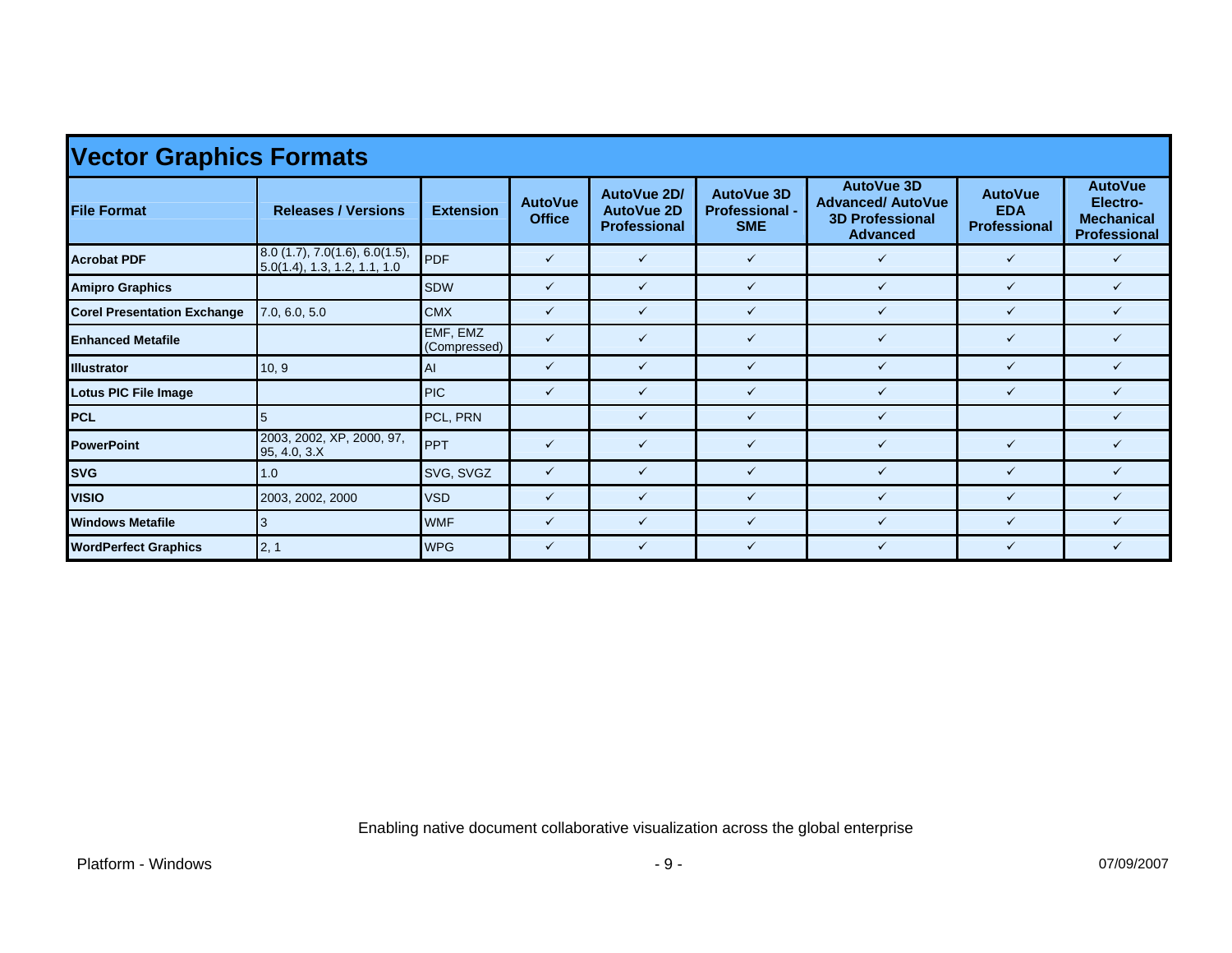| <b>Hybrid Engineering Formats</b> |                  |                                      |                         |                                 |                                                         |                                                          |                                                                                            |                                                     |                                                                 |  |  |  |  |
|-----------------------------------|------------------|--------------------------------------|-------------------------|---------------------------------|---------------------------------------------------------|----------------------------------------------------------|--------------------------------------------------------------------------------------------|-----------------------------------------------------|-----------------------------------------------------------------|--|--|--|--|
| <b>File Format</b>                | <b>File Type</b> | <b>Releases /</b><br><b>Versions</b> | <b>Extension</b>        | <b>AutoVue</b><br><b>Office</b> | AutoVue 2D/<br><b>AutoVue 2D</b><br><b>Professional</b> | <b>AutoVue 3D</b><br><b>Professional -</b><br><b>SME</b> | <b>AutoVue 3D</b><br><b>Advanced/ AutoVue</b><br><b>3D Professional</b><br><b>Advanced</b> | <b>AutoVue</b><br><b>EDA</b><br><b>Professional</b> | <b>AutoVue</b><br>Electro-<br><b>Mechanical</b><br>Professional |  |  |  |  |
| <b>CAD Overlay</b>                |                  | 2000i, 2000, 14                      |                         |                                 |                                                         | ✓                                                        |                                                                                            |                                                     |                                                                 |  |  |  |  |
| <b>I</b> GTX                      |                  |                                      | DWG, GP4,<br><b>REF</b> |                                 |                                                         |                                                          |                                                                                            |                                                     |                                                                 |  |  |  |  |
| <b>Hitachi Tracer</b>             |                  |                                      | DWG, HRF                |                                 |                                                         | $\checkmark$                                             |                                                                                            |                                                     |                                                                 |  |  |  |  |
| <b>Image Systems</b>              |                  |                                      | DWG, GP4,<br>RES, RLC   |                                 |                                                         | $\checkmark$                                             |                                                                                            |                                                     |                                                                 |  |  |  |  |
| <b>Intergraph Hybrid</b>          |                  |                                      | CIT, COT,<br><b>DGN</b> |                                 |                                                         | $\checkmark$                                             |                                                                                            |                                                     |                                                                 |  |  |  |  |
| <b>IRAS/B</b>                     |                  |                                      |                         |                                 |                                                         | $\checkmark$                                             |                                                                                            |                                                     |                                                                 |  |  |  |  |
| <b>Softelec RasterDWG</b>         |                  |                                      | <b>DWG</b>              |                                 |                                                         | $\checkmark$                                             |                                                                                            |                                                     |                                                                 |  |  |  |  |

| <b>Raster &amp; Bitmap Formats</b> |                                                          |                  |                                 |                                                         |                                                          |                                                                                            |                                                     |                                                                        |  |  |  |  |
|------------------------------------|----------------------------------------------------------|------------------|---------------------------------|---------------------------------------------------------|----------------------------------------------------------|--------------------------------------------------------------------------------------------|-----------------------------------------------------|------------------------------------------------------------------------|--|--|--|--|
| <b>File Format</b>                 | <b>Releases / Versions</b>                               | <b>Extension</b> | <b>AutoVue</b><br><b>Office</b> | AutoVue 2D/<br><b>AutoVue 2D</b><br><b>Professional</b> | <b>AutoVue 3D</b><br><b>Professional -</b><br><b>SME</b> | <b>AutoVue 3D</b><br><b>Advanced/ AutoVue</b><br><b>3D Professional</b><br><b>Advanced</b> | <b>AutoVue</b><br><b>EDA</b><br><b>Professional</b> | <b>AutoVue</b><br>Electro-<br><b>Mechanical</b><br><b>Professional</b> |  |  |  |  |
| <b>AIIM MS53</b>                   | GP III, GP IV                                            | A11              | ✓                               |                                                         | ✓                                                        |                                                                                            | $\checkmark$                                        |                                                                        |  |  |  |  |
| <b>AMIGA</b>                       | <b>IFF / LBM File</b>                                    | IFF, LBM         | ✓                               |                                                         | $\checkmark$                                             |                                                                                            | $\checkmark$                                        |                                                                        |  |  |  |  |
| <b>CompuServe GIF</b>              |                                                          | GIF, RLE         | ✓                               |                                                         | ✓                                                        |                                                                                            | $\checkmark$                                        |                                                                        |  |  |  |  |
| <b>CorelDraw! Bitmap Preview</b>   | 12.X, 11.X, 10.X, 9.X, 8.X, 7.X, 6.X, 5.X, 4.X, 3.X, 2.X | <b>CDR</b>       | $\checkmark$                    |                                                         | $\checkmark$                                             |                                                                                            | $\checkmark$                                        |                                                                        |  |  |  |  |
| <b>CUT Raster</b>                  |                                                          | <b>CUT</b>       | $\checkmark$                    |                                                         | $\checkmark$                                             |                                                                                            | $\checkmark$                                        |                                                                        |  |  |  |  |
| <b>Databeam</b>                    |                                                          | <b>DBX</b>       | $\checkmark$                    |                                                         | ✓                                                        |                                                                                            | $\checkmark$                                        |                                                                        |  |  |  |  |
| Dr. Halo PIC                       |                                                          | <b>IPIC</b>      | ✓                               |                                                         | ✓                                                        |                                                                                            | $\checkmark$                                        |                                                                        |  |  |  |  |
| <b>GEM IMG Bitmap</b>              |                                                          | <b>IMG</b>       | $\checkmark$                    |                                                         | $\checkmark$                                             |                                                                                            | $\checkmark$                                        |                                                                        |  |  |  |  |
| <b>IBM IOCA/MODCA</b>              |                                                          |                  | ✓                               |                                                         | ✓                                                        |                                                                                            | $\checkmark$                                        |                                                                        |  |  |  |  |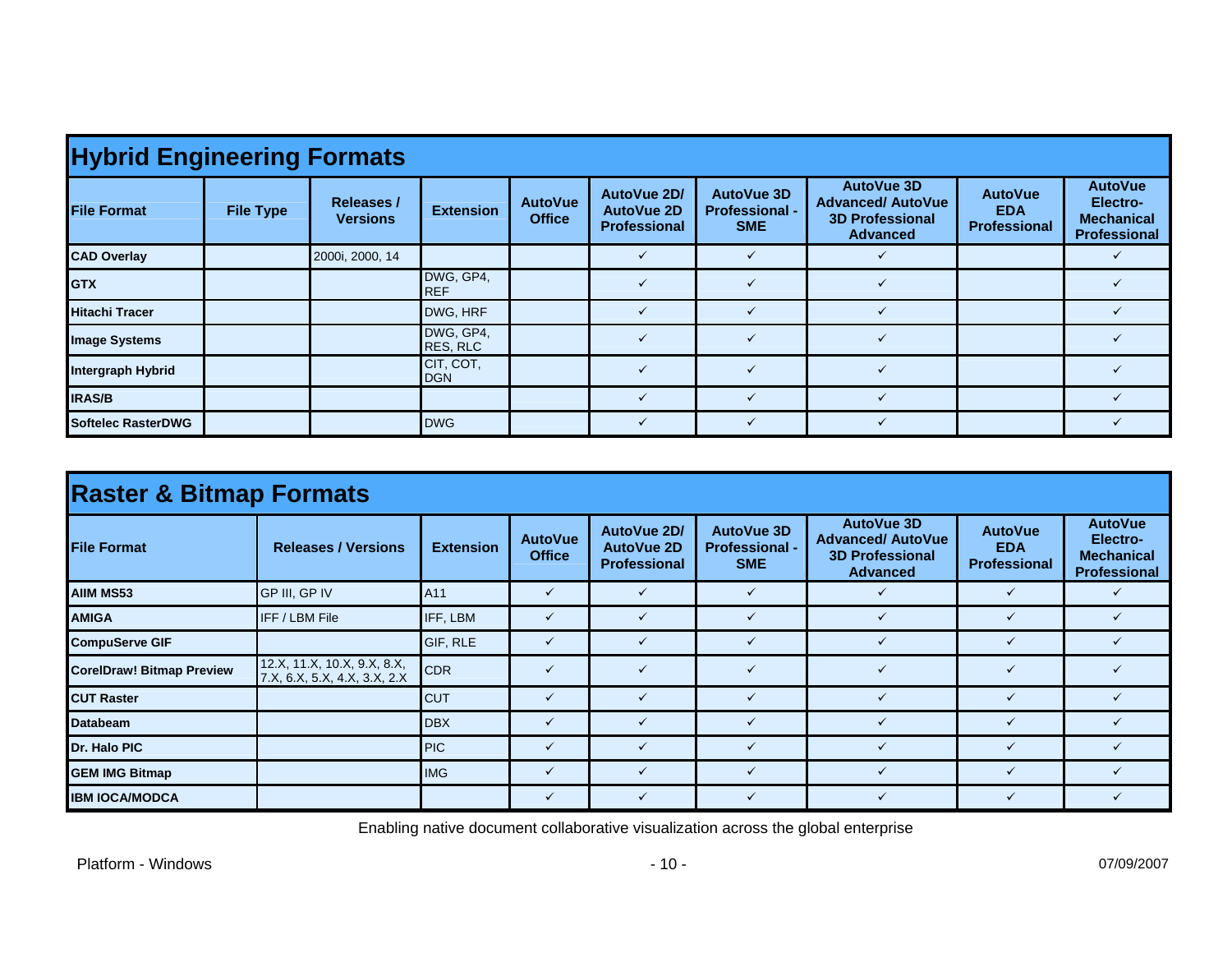| <b>Raster &amp; Bitmap Formats</b> |                            |                                    |                                 |                                                         |                                                          |                                                                                            |                                                     |                                                                        |  |  |
|------------------------------------|----------------------------|------------------------------------|---------------------------------|---------------------------------------------------------|----------------------------------------------------------|--------------------------------------------------------------------------------------------|-----------------------------------------------------|------------------------------------------------------------------------|--|--|
| <b>File Format</b>                 | <b>Releases / Versions</b> | <b>Extension</b>                   | <b>AutoVue</b><br><b>Office</b> | AutoVue 2D/<br><b>AutoVue 2D</b><br><b>Professional</b> | <b>AutoVue 3D</b><br><b>Professional -</b><br><b>SME</b> | <b>AutoVue 3D</b><br><b>Advanced/ AutoVue</b><br><b>3D Professional</b><br><b>Advanced</b> | <b>AutoVue</b><br><b>EDA</b><br><b>Professional</b> | <b>AutoVue</b><br>Electro-<br><b>Mechanical</b><br><b>Professional</b> |  |  |
| <b>JPEG</b>                        |                            | JPEG, JPG                          | $\checkmark$                    | $\checkmark$                                            | $\checkmark$                                             | $\checkmark$                                                                               | $\checkmark$                                        | $\checkmark$                                                           |  |  |
| <b>JPEG2000</b>                    |                            | JP2, JPF,<br>J2K, J2C,<br>JPC, JPX | $\checkmark$                    | $\checkmark$                                            | $\checkmark$                                             | $\checkmark$                                                                               | ✓                                                   | ✓                                                                      |  |  |
| <b>MAC</b>                         |                            | <b>MAC</b>                         | $\checkmark$                    | $\checkmark$                                            | $\checkmark$                                             | $\checkmark$                                                                               | $\checkmark$                                        | $\checkmark$                                                           |  |  |
| <b>Neutral Raster File</b>         |                            | <b>NRF</b>                         | $\checkmark$                    | $\checkmark$                                            | $\checkmark$                                             | $\checkmark$                                                                               | $\checkmark$                                        | $\checkmark$                                                           |  |  |
| OS/2 1.1 Bitmap                    |                            | <b>BMP</b>                         | $\checkmark$                    | $\checkmark$                                            | $\checkmark$                                             | $\checkmark$                                                                               | $\checkmark$                                        | $\checkmark$                                                           |  |  |
| <b>Paintbrush PCX</b>              |                            | <b>PCX</b>                         | $\checkmark$                    | $\checkmark$                                            | $\checkmark$                                             | $\checkmark$                                                                               | $\checkmark$                                        | ✓                                                                      |  |  |
| <b>PNG</b>                         |                            | <b>PNG</b>                         | $\checkmark$                    | $\checkmark$                                            | $\checkmark$                                             | $\checkmark$                                                                               | $\checkmark$                                        | ✓                                                                      |  |  |
| <b>Portable Bitmap</b>             |                            | <b>PPM</b>                         | $\checkmark$                    | $\checkmark$                                            | $\checkmark$                                             | $\checkmark$                                                                               | $\checkmark$                                        | $\checkmark$                                                           |  |  |
| <b>SUN Raster File</b>             |                            | PR, RAS                            | $\checkmark$                    | $\checkmark$                                            | $\checkmark$                                             | $\checkmark$                                                                               | $\checkmark$                                        | ✓                                                                      |  |  |
| <b>TARGA</b>                       |                            | <b>TGA</b>                         | $\checkmark$                    | $\checkmark$                                            | $\checkmark$                                             | $\checkmark$                                                                               | $\checkmark$                                        | $\checkmark$                                                           |  |  |
| <b>TIFF (Desktop Size)</b>         |                            | TIF, TIFF                          | $\checkmark$                    | $\checkmark$                                            | $\checkmark$                                             | $\checkmark$                                                                               | $\checkmark$                                        | $\checkmark$                                                           |  |  |
| <b>Windows Bitmap</b>              |                            | <b>BMP</b>                         | $\checkmark$                    | $\checkmark$                                            | $\checkmark$                                             | $\checkmark$                                                                               | $\checkmark$                                        | ✓                                                                      |  |  |
| <b>Windows 3 Icon-Resource</b>     |                            | <b>ICO</b>                         | $\checkmark$                    | $\checkmark$                                            | $\checkmark$                                             | $\checkmark$                                                                               | $\checkmark$                                        | ✓                                                                      |  |  |
| <b>WordPerfect Graphics Bitmap</b> |                            | <b>WPG</b>                         | $\checkmark$                    | $\checkmark$                                            | $\checkmark$                                             | $\checkmark$                                                                               | $\checkmark$                                        | ✓                                                                      |  |  |
| <b>X-Windows Dump</b>              |                            | <b>XWD</b>                         | $\checkmark$                    | $\checkmark$                                            | $\checkmark$                                             | $\checkmark$                                                                               | $\checkmark$                                        | ✓                                                                      |  |  |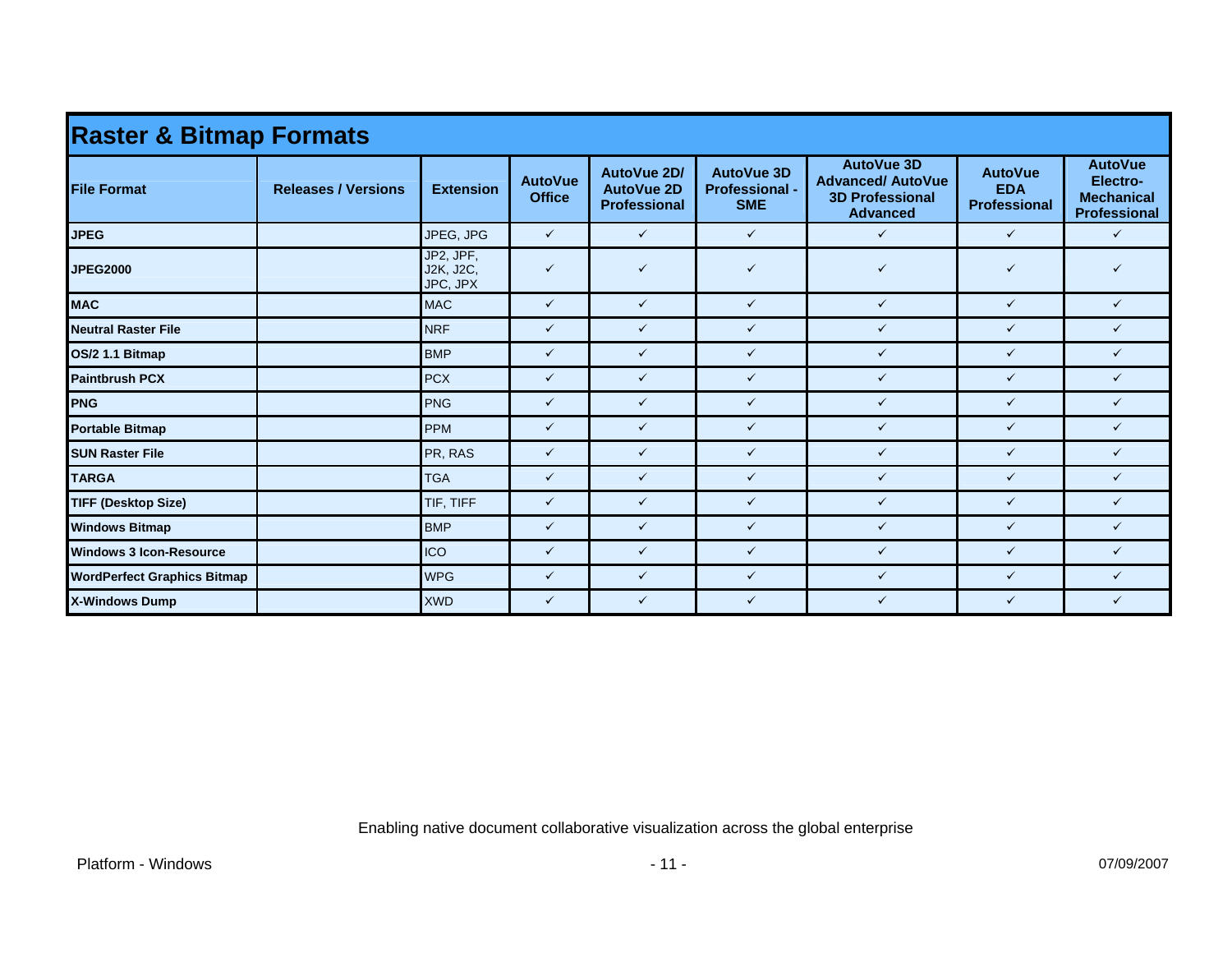| <b>Fax Formats</b>               |                            |                  |                                 |                                                  |                                                          |                                                                                            |                                                     |                                                                        |  |  |
|----------------------------------|----------------------------|------------------|---------------------------------|--------------------------------------------------|----------------------------------------------------------|--------------------------------------------------------------------------------------------|-----------------------------------------------------|------------------------------------------------------------------------|--|--|
| <b>File Format</b>               | <b>Releases / Versions</b> | <b>Extension</b> | <b>AutoVue</b><br><b>Office</b> | AutoVue 2D/<br><b>AutoVue 2D</b><br>Professional | <b>AutoVue 3D</b><br><b>Professional -</b><br><b>SME</b> | <b>AutoVue 3D</b><br><b>Advanced/ AutoVue</b><br><b>3D Professional</b><br><b>Advanced</b> | <b>AutoVue</b><br><b>EDA</b><br><b>Professional</b> | <b>AutoVue</b><br>Electro-<br><b>Mechanical</b><br><b>Professional</b> |  |  |
| <b>Brooktrout</b>                |                            |                  | $\checkmark$                    | $\checkmark$                                     | $\checkmark$                                             | $\checkmark$                                                                               | $\checkmark$                                        | $\checkmark$                                                           |  |  |
| <b>Everfax</b>                   | EF3, EF2                   |                  | $\checkmark$                    | $\checkmark$                                     | $\checkmark$                                             | $\checkmark$                                                                               | $\checkmark$                                        | $\checkmark$                                                           |  |  |
| Frecom                           |                            |                  | $\checkmark$                    | $\checkmark$                                     | $\checkmark$                                             | $\checkmark$                                                                               | $\checkmark$                                        | $\checkmark$                                                           |  |  |
| <b>Fujitso</b>                   |                            |                  | $\checkmark$                    | $\checkmark$                                     | $\checkmark$                                             | $\checkmark$                                                                               | $\checkmark$                                        | $\checkmark$                                                           |  |  |
| Gamma                            |                            |                  | $\checkmark$                    | $\checkmark$                                     | $\checkmark$                                             | $\checkmark$                                                                               | $\checkmark$                                        | $\checkmark$                                                           |  |  |
| Generic-Fax                      |                            |                  | $\checkmark$                    | $\checkmark$                                     | $\checkmark$                                             | $\checkmark$                                                                               | $\checkmark$                                        | $\checkmark$                                                           |  |  |
| Hybrid J-T                       |                            |                  | $\checkmark$                    | $\checkmark$                                     | $\checkmark$                                             | $\checkmark$                                                                               | $\checkmark$                                        | $\checkmark$                                                           |  |  |
| Intel                            |                            |                  | $\checkmark$                    | $\checkmark$                                     | $\checkmark$                                             | $\checkmark$                                                                               | $\checkmark$                                        | $\checkmark$                                                           |  |  |
| <b>Net-Fax</b>                   |                            |                  | $\checkmark$                    | $\checkmark$                                     | $\checkmark$                                             | $\checkmark$                                                                               | $\checkmark$                                        | $\checkmark$                                                           |  |  |
| <b>Product R&amp;D Fax Modem</b> |                            |                  | $\checkmark$                    | $\checkmark$                                     | $\checkmark$                                             | $\checkmark$                                                                               | $\checkmark$                                        | $\checkmark$                                                           |  |  |
| <b>Raw Group III</b>             |                            |                  | $\checkmark$                    | $\checkmark$                                     | $\checkmark$                                             | $\checkmark$                                                                               | $\checkmark$                                        | $\checkmark$                                                           |  |  |
| Relisys                          |                            |                  | $\checkmark$                    | $\checkmark$                                     | $\checkmark$                                             | $\checkmark$                                                                               | $\checkmark$                                        | $\checkmark$                                                           |  |  |
| <b>Ricoh</b>                     |                            |                  | $\checkmark$                    | $\checkmark$                                     | $\checkmark$                                             | $\checkmark$                                                                               | $\checkmark$                                        | $\checkmark$                                                           |  |  |
| <b>SciFax</b>                    |                            |                  | $\checkmark$                    | $\checkmark$                                     | $\checkmark$                                             | $\checkmark$                                                                               | $\checkmark$                                        | $\checkmark$                                                           |  |  |
| <b>SmartFax</b>                  |                            |                  | $\checkmark$                    | $\checkmark$                                     | $\checkmark$                                             | $\checkmark$                                                                               | $\checkmark$                                        | $\checkmark$                                                           |  |  |
| <b>Trigem</b>                    |                            |                  | $\checkmark$                    | $\checkmark$                                     | ✓                                                        | $\checkmark$                                                                               | $\checkmark$                                        | $\checkmark$                                                           |  |  |
| <b>WinFax Pro</b>                | 4, 3                       |                  | $\checkmark$                    | $\checkmark$                                     | $\checkmark$                                             | $\checkmark$                                                                               | $\checkmark$                                        | $\checkmark$                                                           |  |  |
| Worldport                        |                            |                  | $\checkmark$                    | $\checkmark$                                     | $\checkmark$                                             | $\checkmark$                                                                               | $\checkmark$                                        | $\checkmark$                                                           |  |  |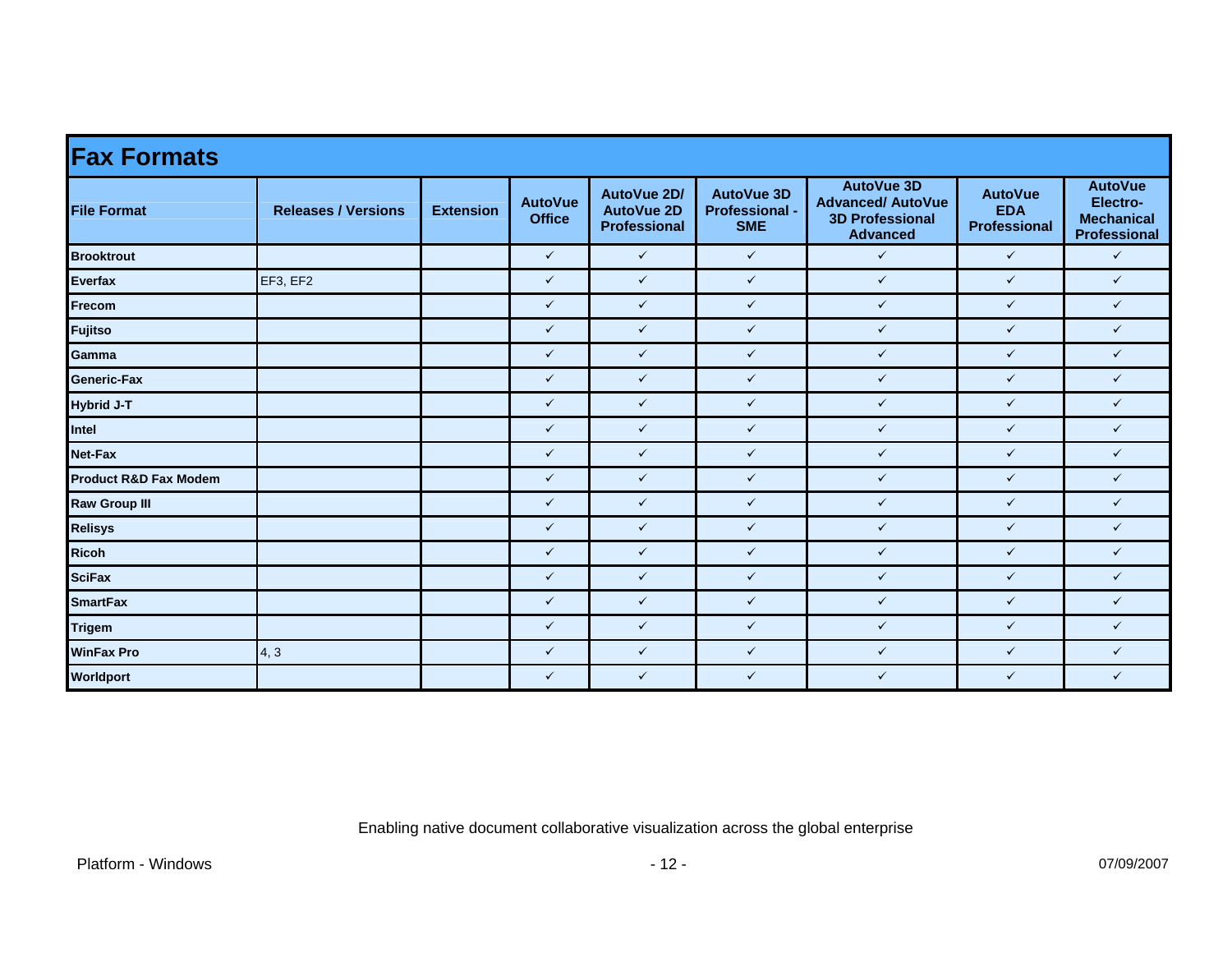| <b>Word Processor Formats</b>                     |                                                  |                  |                                 |                                                         |                                                   |                                                                                            |                                                     |                                                                        |  |  |  |
|---------------------------------------------------|--------------------------------------------------|------------------|---------------------------------|---------------------------------------------------------|---------------------------------------------------|--------------------------------------------------------------------------------------------|-----------------------------------------------------|------------------------------------------------------------------------|--|--|--|
| <b>File Format</b>                                | <b>Releases / Versions</b>                       | <b>Extension</b> | <b>AutoVue</b><br><b>Office</b> | AutoVue 2D/<br><b>AutoVue 2D</b><br><b>Professional</b> | AutoVue 3D<br><b>Professional -</b><br><b>SME</b> | <b>AutoVue 3D</b><br><b>Advanced/ AutoVue</b><br><b>3D Professional</b><br><b>Advanced</b> | <b>AutoVue</b><br><b>EDA</b><br><b>Professional</b> | <b>AutoVue</b><br>Electro-<br><b>Mechanical</b><br><b>Professional</b> |  |  |  |
| <b>Amipro Document</b>                            | 3, 2                                             | <b>SAM</b>       | $\checkmark$                    |                                                         | $\checkmark$                                      |                                                                                            | $\checkmark$                                        |                                                                        |  |  |  |
| <b>Amipro Style Sheet</b>                         | 3, 2                                             | <b>STY</b>       | $\checkmark$                    | ✓                                                       | ✓                                                 |                                                                                            | ✓                                                   |                                                                        |  |  |  |
| <b>Microsoft Write</b>                            |                                                  | <b>WRI</b>       | $\checkmark$                    | ✓                                                       | $\checkmark$                                      |                                                                                            | $\checkmark$                                        |                                                                        |  |  |  |
| Plain Text (ASCII, UTF-8,<br>Unicode, Multi-byte) |                                                  | <b>TXT</b>       | $\checkmark$                    | ✓                                                       | $\checkmark$                                      |                                                                                            | $\checkmark$                                        |                                                                        |  |  |  |
| <b>Rich Text Format</b>                           | 1.X                                              | <b>RTF</b>       | $\checkmark$                    | ✓                                                       | $\checkmark$                                      |                                                                                            | $\checkmark$                                        |                                                                        |  |  |  |
| <b>Word for DOS</b>                               | 6.0, 5.5, 5.0                                    | DOC              | $\checkmark$                    |                                                         | ✓                                                 |                                                                                            | $\checkmark$                                        |                                                                        |  |  |  |
| <b>Word for Windows</b>                           | 2003, 2002, XP, 2000, 97,<br>95, 7, 6, 2.0       | <b>DOC</b>       | $\checkmark$                    |                                                         | $\checkmark$                                      |                                                                                            |                                                     |                                                                        |  |  |  |
| <b>WordPerfect</b>                                | 7, 6, 5.2, 5.1, 5.0                              | <b>WPD</b>       | $\checkmark$                    |                                                         | ✓                                                 |                                                                                            |                                                     |                                                                        |  |  |  |
| <b>WordStar</b>                                   | 3.0, 2.0, 1.01D, 7.X, 6.X,<br>5.X, 4.X, 3.X, 2.X | <b>WS</b>        | $\checkmark$                    |                                                         | $\checkmark$                                      |                                                                                            | $\checkmark$                                        |                                                                        |  |  |  |

| Database Formats        |                                              |                         |                                 |                                                         |                                                   |                                                                                     |                                                     |                                                                        |  |
|-------------------------|----------------------------------------------|-------------------------|---------------------------------|---------------------------------------------------------|---------------------------------------------------|-------------------------------------------------------------------------------------|-----------------------------------------------------|------------------------------------------------------------------------|--|
| <b>File Format</b>      | <b>Releases / Versions</b>                   | <b>Extension</b>        | <b>AutoVue</b><br><b>Office</b> | AutoVue 2D/<br><b>AutoVue 2D</b><br><b>Professional</b> | AutoVue 3D<br><b>Professional -</b><br><b>SME</b> | AutoVue 3D<br><b>Advanced/ AutoVue</b><br><b>3D Professional</b><br><b>Advanced</b> | <b>AutoVue</b><br><b>EDA</b><br><b>Professional</b> | <b>AutoVue</b><br>Electro-<br><b>Mechanical</b><br><b>Professional</b> |  |
| <b>Access</b>           | 2003, XP, 2000, 97, 95, 2.0, MDB<br>1.1, 1.0 |                         |                                 |                                                         |                                                   |                                                                                     |                                                     |                                                                        |  |
| <b>Database Express</b> | 1.0                                          | DBM, FRM,<br><b>TDF</b> |                                 |                                                         |                                                   |                                                                                     |                                                     |                                                                        |  |
| Fox/Dbase               | $IV, III+, III, II$                          | <b>DBF</b>              |                                 |                                                         |                                                   |                                                                                     |                                                     |                                                                        |  |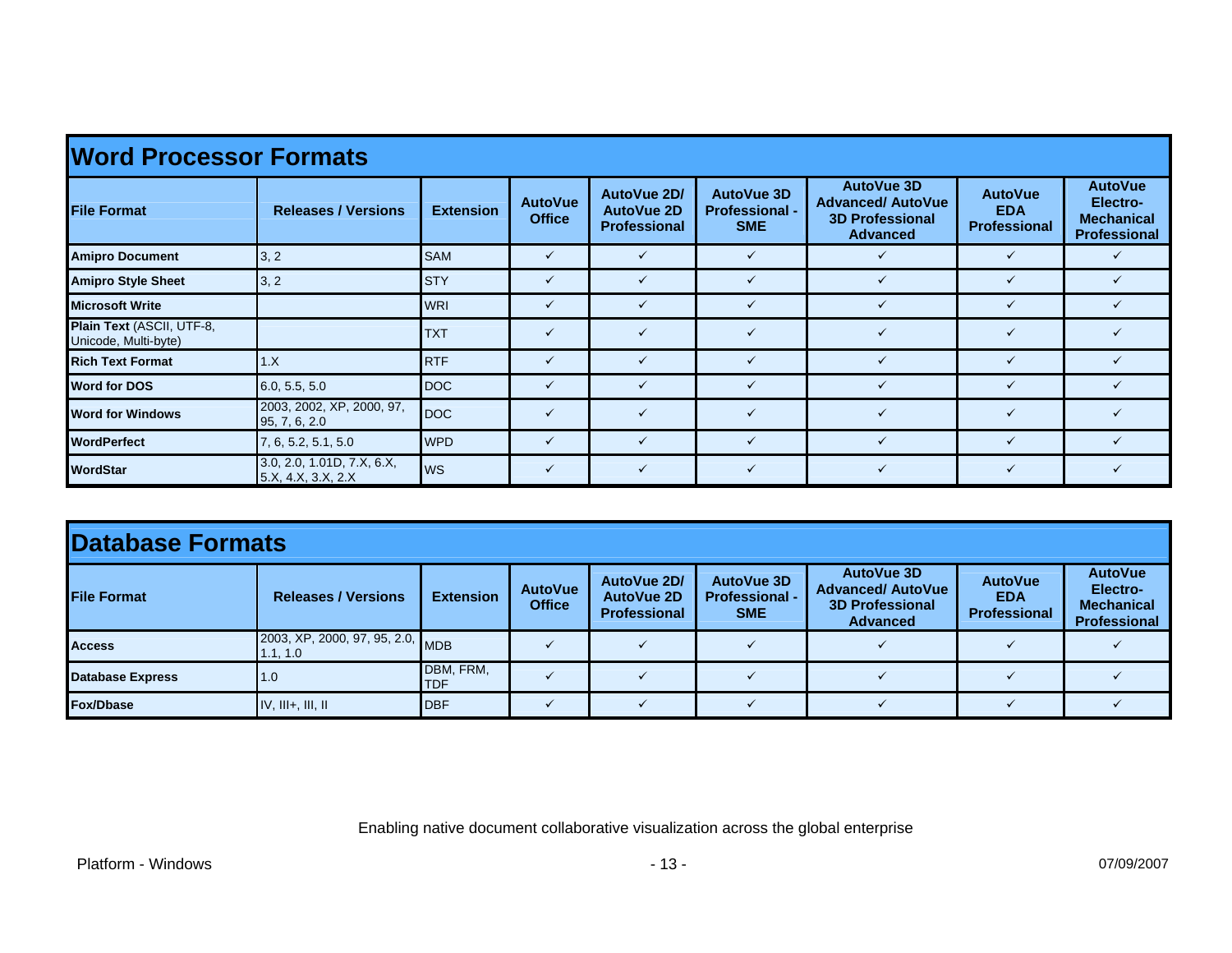| <b>Spreadsheet Formats</b>                    |                                               |                                     |                                 |                                                         |                                                          |                                                                                            |                                                     |                                                                 |  |  |  |
|-----------------------------------------------|-----------------------------------------------|-------------------------------------|---------------------------------|---------------------------------------------------------|----------------------------------------------------------|--------------------------------------------------------------------------------------------|-----------------------------------------------------|-----------------------------------------------------------------|--|--|--|
| <b>File Format</b>                            | <b>Releases / Versions</b>                    | <b>Extension</b>                    | <b>AutoVue</b><br><b>Office</b> | AutoVue 2D/<br><b>AutoVue 2D</b><br><b>Professional</b> | <b>AutoVue 3D</b><br><b>Professional -</b><br><b>SME</b> | <b>AutoVue 3D</b><br><b>Advanced/ AutoVue</b><br><b>3D Professional</b><br><b>Advanced</b> | <b>AutoVue</b><br><b>EDA</b><br><b>Professional</b> | <b>AutoVue</b><br>Electro-<br><b>Mechanical</b><br>Professional |  |  |  |
| Excel                                         | 2003, 2002, XP, 2000, 97,<br>95, 5, 4, 3, 2.1 | XLS, XLT,<br><b>XLW</b>             |                                 |                                                         | ✓                                                        |                                                                                            |                                                     |                                                                 |  |  |  |
| <b>Lotus 1-2-3</b><br>DOS, Mac, Unix, Windows | 97, 9, 3.X, 2, 1.2, 1.1, 1.0,<br>1.A          | 123, WR3,<br>WR1, WRK               |                                 |                                                         | $\checkmark$                                             |                                                                                            | $\checkmark$                                        |                                                                 |  |  |  |
| <b>Lotus Symphony</b>                         |                                               | WRK, WR1                            | $\checkmark$                    |                                                         |                                                          |                                                                                            |                                                     |                                                                 |  |  |  |
| <b>Quattro</b>                                | 1.X                                           | WKQ, WK1                            | $\checkmark$                    |                                                         |                                                          |                                                                                            |                                                     |                                                                 |  |  |  |
| <b>Quattro Pro for DOS</b>                    | 4, 3, 2, 1                                    | WKQ, WQ1                            | $\checkmark$                    |                                                         |                                                          |                                                                                            |                                                     |                                                                 |  |  |  |
| <b>Quattro Pro for Windows</b>                | 7, 6, 5, 2, 1                                 | <b>WB3, WB2,</b><br>WB <sub>1</sub> |                                 |                                                         |                                                          |                                                                                            |                                                     |                                                                 |  |  |  |
| <b>Symphony</b>                               | 2.0, 1.2, 1.1, 1.01, 1.0                      | <b>WK4, WK3,</b><br><b>WRK, WRL</b> | $\checkmark$                    |                                                         | ✓                                                        |                                                                                            | $\checkmark$                                        |                                                                 |  |  |  |

| <b>Messaging Formats</b> |                            |                  |                                 |                                       |                                                   |                                                                                     |                                              |                                                       |  |
|--------------------------|----------------------------|------------------|---------------------------------|---------------------------------------|---------------------------------------------------|-------------------------------------------------------------------------------------|----------------------------------------------|-------------------------------------------------------|--|
| <b>File Format</b>       | <b>Releases / Versions</b> | <b>Extension</b> | <b>AutoVue</b><br><b>Office</b> | <b>AutoVue</b><br><b>Professional</b> | AutoVue 3D<br><b>Professional -</b><br><b>SME</b> | AutoVue 3D<br><b>Advanced/ AutoVue</b><br><b>3D Professional</b><br><b>Advanced</b> | <b>AutoVue</b><br><b>EDA</b><br>Professional | <b>AutoVue</b><br>Electro-Mech<br><b>Professional</b> |  |
| <b>Microsoft Outlook</b> |                            | <b>MSG</b>       |                                 |                                       |                                                   |                                                                                     |                                              |                                                       |  |